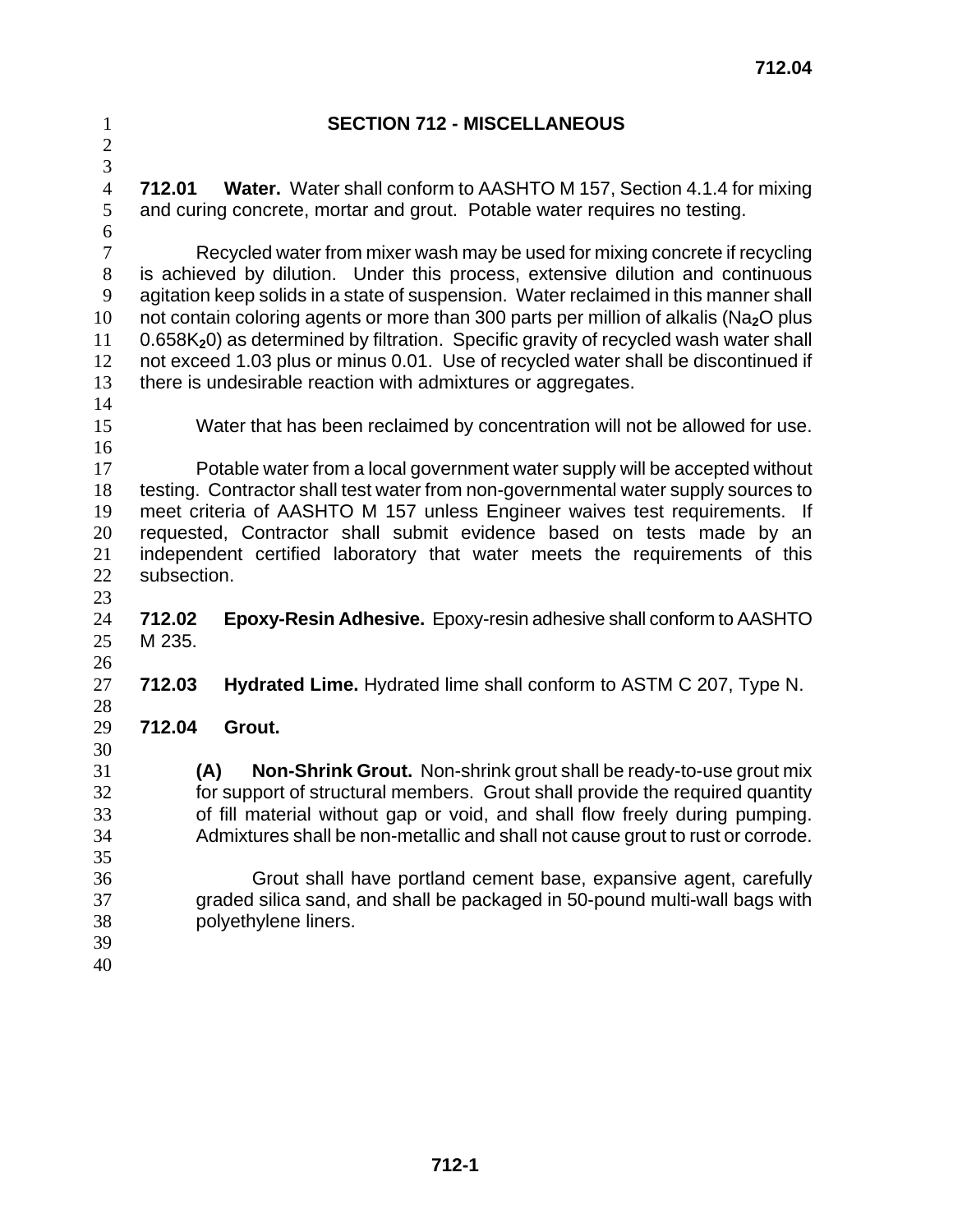40 Grout characteristics shall conform to Table 712.04-1 – Grout 41 Characteristics.

42

| <b>TABLE 712.04-1 - GROUT CHARACTERISTICS</b> |                                              |  |
|-----------------------------------------------|----------------------------------------------|--|
| <b>DESCRIPTION</b><br><b>REQUIREMENT</b>      |                                              |  |
| Yield                                         | 0.8 Cubic Foot per 100 pounds                |  |
| <b>Initial Set</b>                            | Approximately One Hour at 68 to 72 degrees F |  |
| <b>Final Set</b>                              | <b>Approximately Five Hours</b>              |  |
| <b>Work Time</b>                              | 50 to 60 Minutes                             |  |

43

46

44 Compressive strength shall conform to Table 712.04-2 – Compressive 45 Strength Requirements.

| <b>TABLE 712.04-2 - COMPRESSIVE STRENGTH REQUIREMENTS</b> |                                      |                            |
|-----------------------------------------------------------|--------------------------------------|----------------------------|
| Age (Days)                                                | <b>Compressive Strength</b><br>(psi) | <b>Expansion (percent)</b> |
|                                                           | 1,700                                |                            |
| 3                                                         | 4,300                                |                            |
|                                                           | 6,000                                |                            |
| 28                                                        | 8,900                                | 0.0002                     |

47

50

54

49 109M.

48 Testing for compressive strength shall conform to ASTM C 109/C

51 Grout shall be mixed only by addition of water in accordance with 52 Section 712.01 - Water. Grout shall be used in mixed form only and shall not 53 be dry packed.

55 For slump of 4 inches, grout shall be mixed at rate of 1/2 to 3/4 gallon 56 of water per 50-pound bag of cement. Water content of grout shall be 57 adjusted to suit field conditions.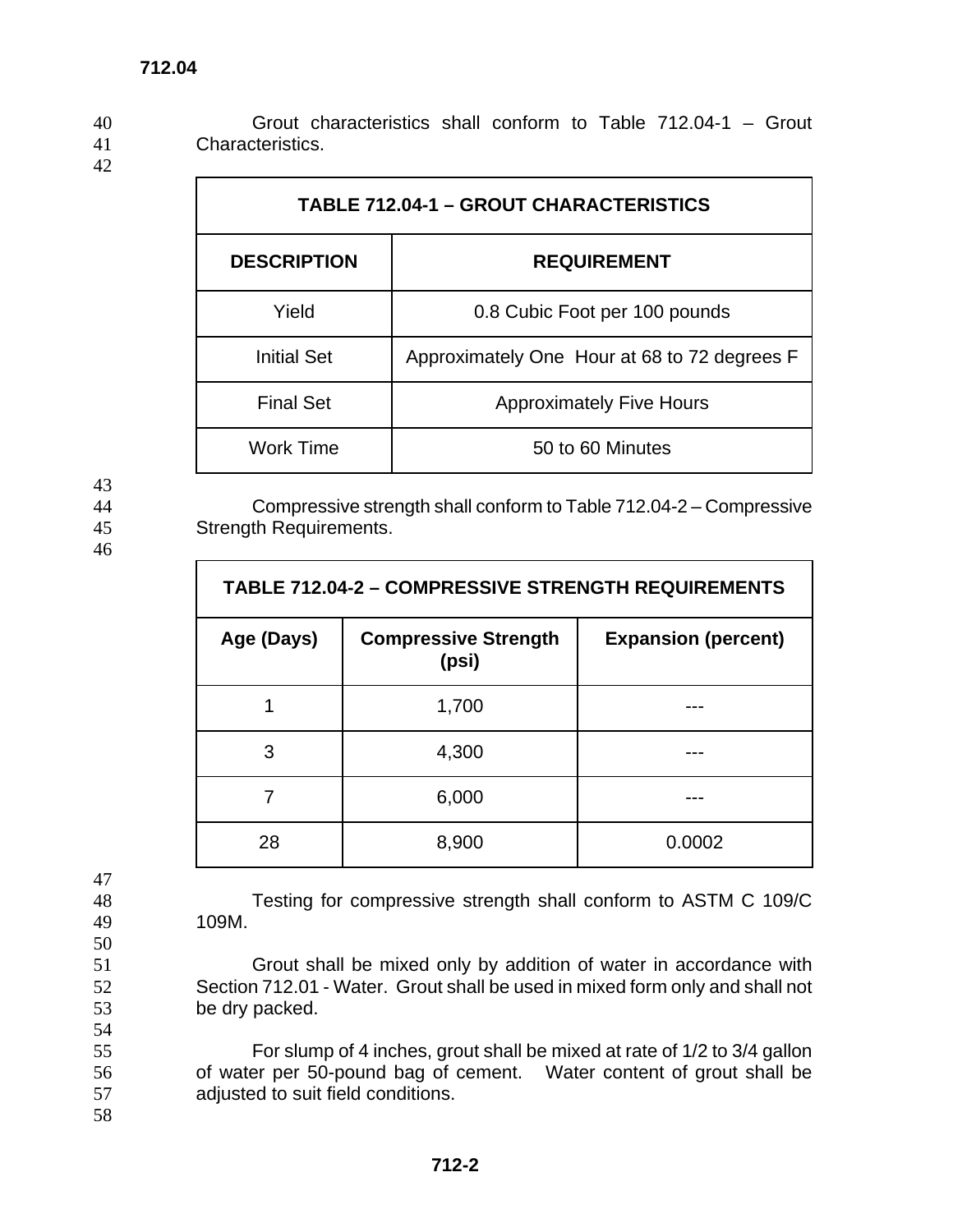**(B) Epoxy Grout.** Epoxy grout shall be two-component, 100 percent solid, moisture-insensitive, epoxy-resin system intended for use as high strength grout for anchor bolts when mixed with aggregate. Epoxy grout shall meet the requirements listed in Table 712.04-3 – Properties of Neat Material.

| <b>TABLE 712.04-3 - PROPERTIES OF NEAT MATERIAL</b> |                              |  |
|-----------------------------------------------------|------------------------------|--|
| <b>DESCRIPTION</b>                                  | <b>REQUIREMENT</b>           |  |
| <b>Tensile Strength</b>                             | 3,500 psi min. at 14 Days,   |  |
| (ASTM D 638)                                        | 73 Degrees F Cure            |  |
| <b>Tensile Elongation</b>                           | 1/2 to 2 percent at 14 Days, |  |
| (ASTM D 638, Modified)                              | 73 degrees F Cure            |  |
| <b>Compressive Strength</b>                         | 12,500 psi min. at 28 Days,  |  |
| (ASTM D 695)                                        | 73 degrees F Cure            |  |
| <b>Compressive Modulus</b>                          | 470,000 psi min. at 28 days, |  |
| (ASTM D 695)                                        | 73 degrees F Cure            |  |
| <b>Compressive Strength</b>                         | 5,500 psi min. at 24 hours,  |  |
| (ASTM D 695)                                        | 73 degrees F Cure            |  |
| <b>Water Pickup</b><br>(ASTM D 570)                 | 1.5 percent maximum          |  |

64

63

- 
- 

Before using epoxy grout on the project, Contractor shall submit to Engineer for acceptance a certificate of compliance from manufacturer or supplier affirming that proposed material conforms to requirements of this subsection and ASTM C 881, Type IV, Grade 2, Class C. Low viscosity epoxy grout for deep vertical dowel application will be allowed.

70

**712.05 Precast Concrete Curb, Gutter.** Precast concrete curb, gutter, and curb and gutter shall be portland cement concrete constructed to lengths, shapes, and details shown in the contract documents. Steel reinforcement shall conform to Subsection 709.01 - Reinforcing Steel.

75

Precast concrete curb, gutter, and curb and gutter shall be cast with wood or metal forms. Exposed surfaces and back face of curb extending to depth of two inches from top shall be constructed using forms that will produce smooth finish. 79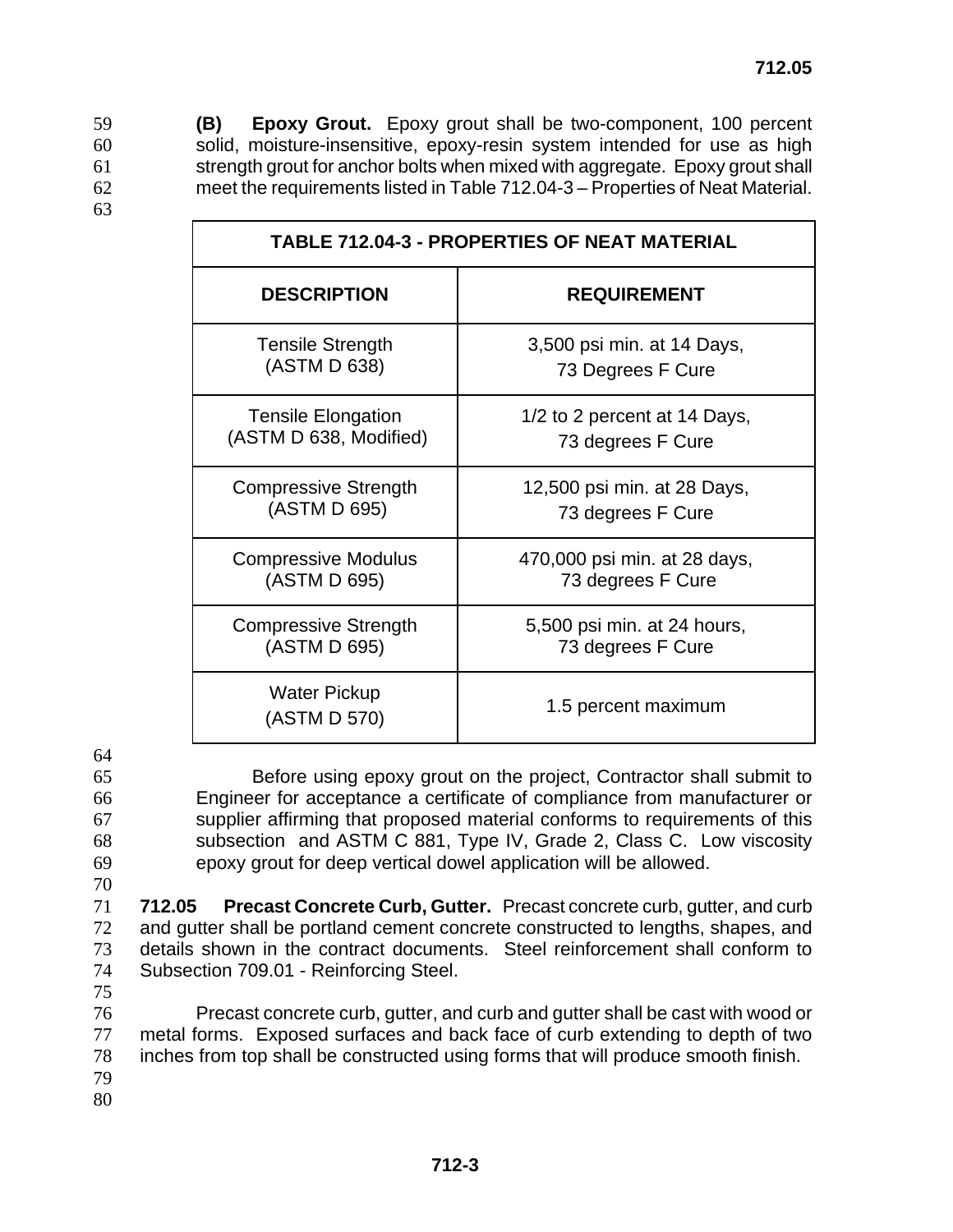Precast concrete curb, gutter, and curb and gutter shall remain in forms at 81 least 24 hours after casting. Cure concrete for three days. Precast concrete curb, gutter, and curb and gutter may be placed in position after seven days. **712.05 712.06 Precast Concrete Unit. (A) Precast Reinforced Concrete Manhole Section.** Precast reinforced concrete manhole riser and top shall conform to ASTM C 478. **(B) Concrete Pull Box.** Pull box shall be precast reinforced concrete. Portland cement concrete shall be Class B in accordance with Section 601 - Structural Concrete. Reinforcing steel shall conform to Section 602 - Reinforcing Steel. **712.07 Frames, Grates, Covers, and Ladder Rungs. (A) Frame and Cover.** Frame and cover for manhole or handhole shall be cast iron conforming to ASTM A 48/A 48M, Class No. 30. Castings shall be fabricated accurately to dimensions shown in contract documents and machined if necessary for flat and true surface. Castings shall be tough, close-grained, gray iron; sound, smooth, and clean; and free of blisters, blowholes, shrinkage, and cold shuts. Bearing surface of unit shall be constructed so that cover lies flat on frame with snug fit in normal position. Castings shall be cleaned thoroughly and painted on all sides before leaving shop with one coat of high-grade asphalt conforming to ASTM A 849, Class M, Fully Coated. **(B) Frame and Grate.** Frame and grate shall be cast iron conforming to ASTM A 48/A 48M, Class No. 30, unless steel is specified in the contract documents. Steel frame and grate shall conform to ASTM A 283/A 283 M, Grade D; ASTM A 27/A 27M, Grade 65-35; or ASTM A 47/A 47 M, Grade 35018. Zinc coating shall be provided according to ASTM A 123/A 123M. Reinforcing steel for grate shall conform to Subsection 709.01 - Reinforcing Steel. Frame and grate shall be cleaned thoroughly and painted with one coat of high-grade asphalt conforming to ASTM A 849, Class M, Fully Coated, at shop. Second coat of paint shall be applied after installation.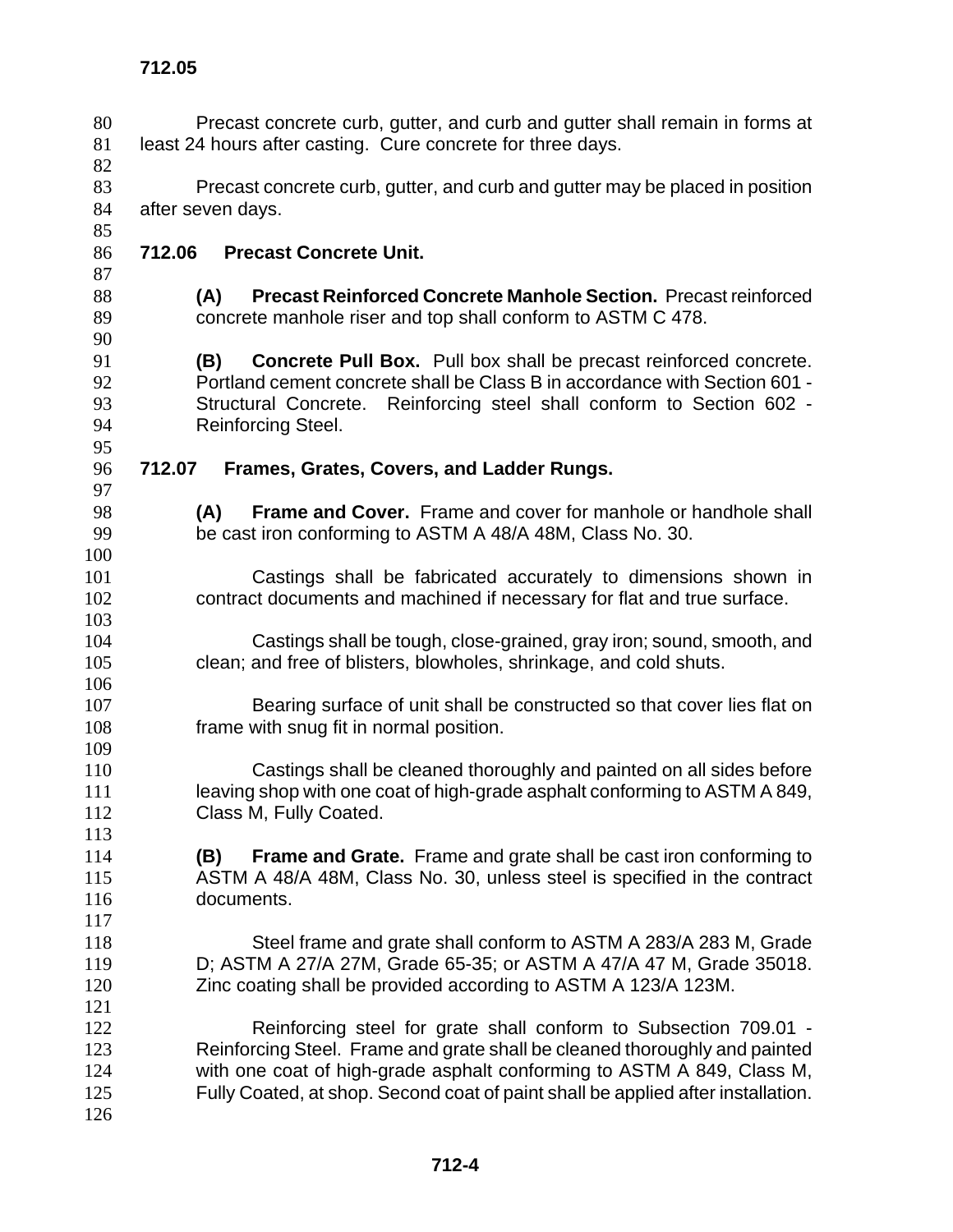Fabricated frame and grate shall be true to line and free of twists, bends, and open joints. Splices will not be allowed. Cut surfaces and edges shall be smoothed by machining or grinding before fabrication of frame and grate.

- Size and length of weld shall be as specified in contract documents.
- **(C) Ladder Rungs.**

- **(1) Water Valve Manhole.** Ladder rungs for water valve manhole shall be 3/4-inch diameter, hot-dipped, zinc-coated carbon steel conforming to ASTM A 36/A 36M; or stainless steel, Type 302, 304, or 315. Rungs shall be fabricated in accordance with contract documents.
- **(2) Sanitary Sewer Manhole.** Ladder rungs for sanitary sewer manhole shall be fabricated in accordance with contract documents. Top rung shall be 1-inch diameter wrought iron bar conforming to 145 ASTM A 36 and shall be zinc coated by hot dipping after fabrication; or 3/4-inch diameter stainless steel bar, Type 302, 304, or 315.
- Rungs other than top rung shall be cast iron conforming to ASTM A 48/A 48 M or ductile iron conforming to ASTM A 439. Rungs shall be cleaned thoroughly and painted with two coats of bitumastic or hot asphalt.
- **(3) Storm Drain Manhole.** Ladder rungs for storm drain manhole shall be 1-inch diameter wrought iron or stainless steel bar, or 1/2-inch diameter steel-reinforced, copolymer polypropylene plastic bar.
- Wrought iron rung shall conform to ASTM A 36/A 36 M, and shall be zinc coated by hot dipping after fabrication.
- Stainless steel rung shall be Type 302, 304, or 315.
- Steel-reinforced, copolymer polypropylene plastic bar shall conform to the requirements of ASTM C 478/C 478 M and ASTM C 497/C 497 M, except that minimum horizontal pullout load shall be 1,500 pounds; ASTM A 615/A 615M, Grade 60 (deformed reinforcing steel bar); ASTM D 4101; and AASHTO M 199. Steps shall have foot-safe end lugs permanently molded into the step, and safety foot thread designed for positive grip. Contractor shall provide Certificate of Compliance prepared by independent certified laboratory affirming that plastic bar conforms to requirements of this subsection. Certificate shall be submitted concurrently with request for Engineer's 172 acceptance.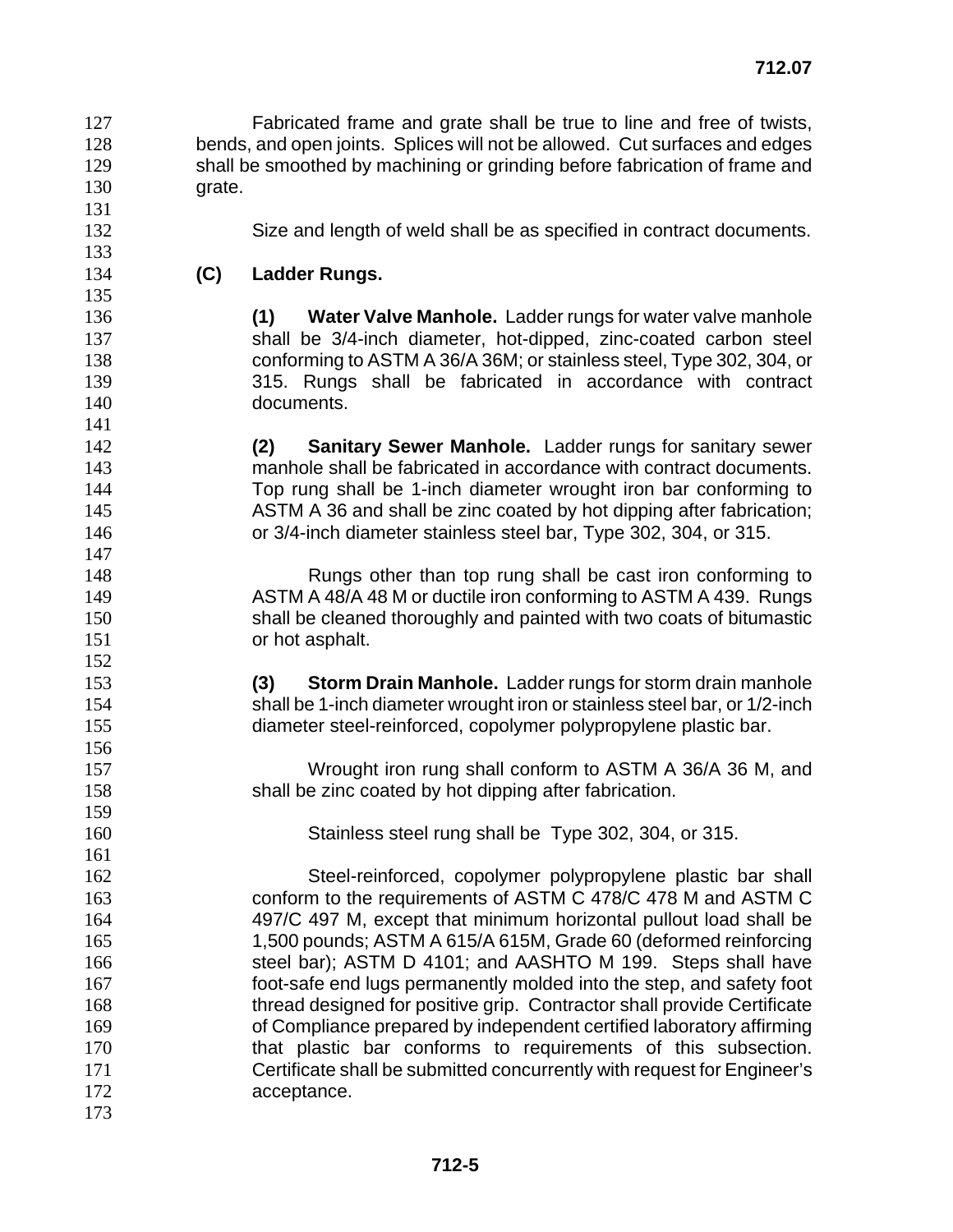**(D) Eye Bolts, Nuts, and Washers for Type A Water Manhole.**  Eyebolts for Type A water manhole shall be 1-inch diameter, 6 inches long, zinc-coated, with 1-inch eye. Washers shall be steel plate, 1/4 inch by 6 177 inches by 6 inches. Nuts shall be American Standard heavy cold-punched hexagon, and shall be zinc-coated. **712.07 712.08 (Unassigned) 712.09 Bearing Devices and Related Materials. (A) Red Primer Paint for Bedding Masonry Plates.** Red primer paint shall conform to Subsection 708.01(A). **(B) Preformed Fabric Pad. (1) Pad Under Railing Post.** Preformed fabric pad shall consist of multiple layers of 8-ounce cotton duck impregnated and bound with high-quality natural rubber, or material acceptable by Engineer that has been compressed into resilient pads of uniform thickness. Number of plies shall be as required to provide thickness as specified in contract documents, after compression and vulcanization. Finished pads shall withstand compression loads of at least 10,000 pounds per square inch applied perpendicular to the plane of laminations without detrimental reduction in pad thickness or extrusion. **(2) Pad For Bridge Bearing.** Preformed fabric pad shall consist of multiple layers of cotton duck impregnated and bound with rubber, compressed into resilient pads of uniform thickness, conforming to Federal Specification MIL-D-882D. Number of plies shall be as required to provide thickness specified in contract documents, after compression and vulcanization. Finished pads shall withstand compression loads of at least 10,000 pounds per square inch applied perpendicular to the plane of the laminations without detrimental reduction in pad thickness or extrusion. **(C) Elastomeric Bearing Pad.** Elastomeric bearing pad 1/2 inch and less in thickness shall not be laminated. Pad thicker than 1/2 inch shall be laminated. Laminated pad shall comprise bonded alternating layers of elastomer and metal, or elastomer and fabric. Top and bottom layers of reinforcement and all edges of bearing pad shall be covered with minimum 1/8-inch thick elastomer.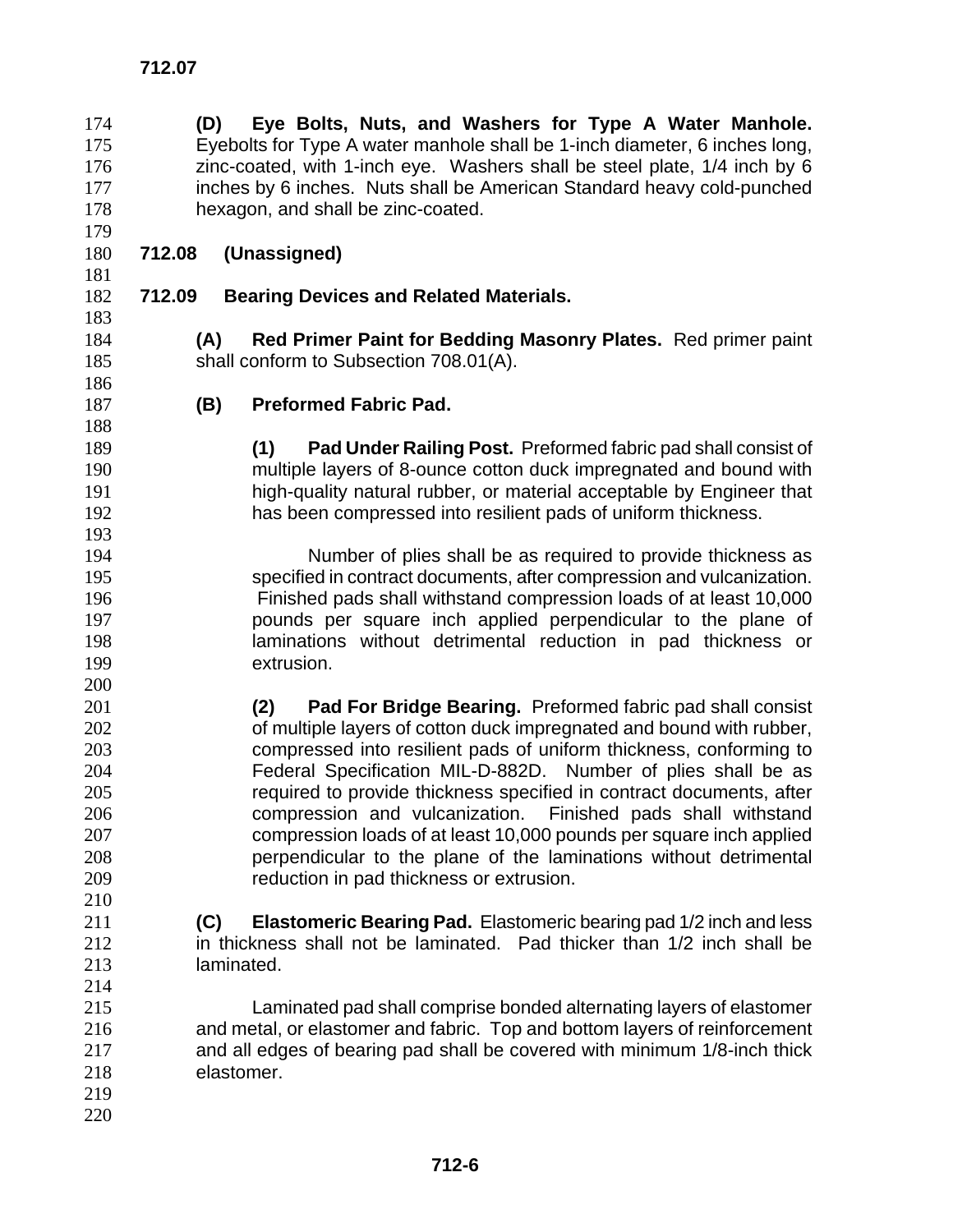Laminated pad shall be reinforced for every 1/2 inch of pad thickness. Fabric reinforcement shall be single ply for outside layers of pad and double 222 ply for inside layers. Reinforcement shall be parallel to top and bottom surfaces of pad. Position of any reinforcement layer within pad shall not deviate more than 1/8 inch from correct position. Steel laminated pad shall conform to ASTM D 4014. 

Total thickness of pad shall not be less than that specified in contract, documents and not greater than 1/4 inch above specified thickness. Thickness of individual layer shall not exceed specified thickness by more 230 than 1/8 inch. Length and width of pad shall not vary more than 1/8 inch from dimensions specified in the contract documents.

Cutting of bearing pad laminated with elastomer and fabric will be allowed. Large sheets shall be cut in manner that will not require heating, produces smooth edge with no tears or jagged sections, and causes minimum damage to material.

Rounding of corners and edges of molded pads is allowed. Radius of corners shall be 3/8 inch maximum. Radius of edges shall be 1/8 inch maximum.

Minimum peel strength of bond between elastomer and metal or elastomer and fabric shall be 30 pounds per inch when laminate is tested for separation according to ASTM D 429 Method B.

Fabric reinforcement shall be woven from 100 percent glass fibers of "E" type yarn with continuous fibers. Minimum thread count in either direction shall be 25 threads per inch. Fabric shall have crowfoot or 8 Harness Satin weave. Fabric reinforcement shall be single ply at top and bottom layers of pad and double ply for middle layers. Each ply shall have breaking strength of at least 800 pounds per inch of width in each thread direction. Bond between double plies shall have minimum peel strength of 20 pounds per inch. Samples 3 inches by 36 inches in size shall be tested on split drum grips.

Rubber component of elastomeric laminations shall be at least 60 percent neoprene by volume.

Elastomer of samples and test specimens shall be tested for conformance to Table 712.09-1 – Elastomer Requirements Original Physical Properties.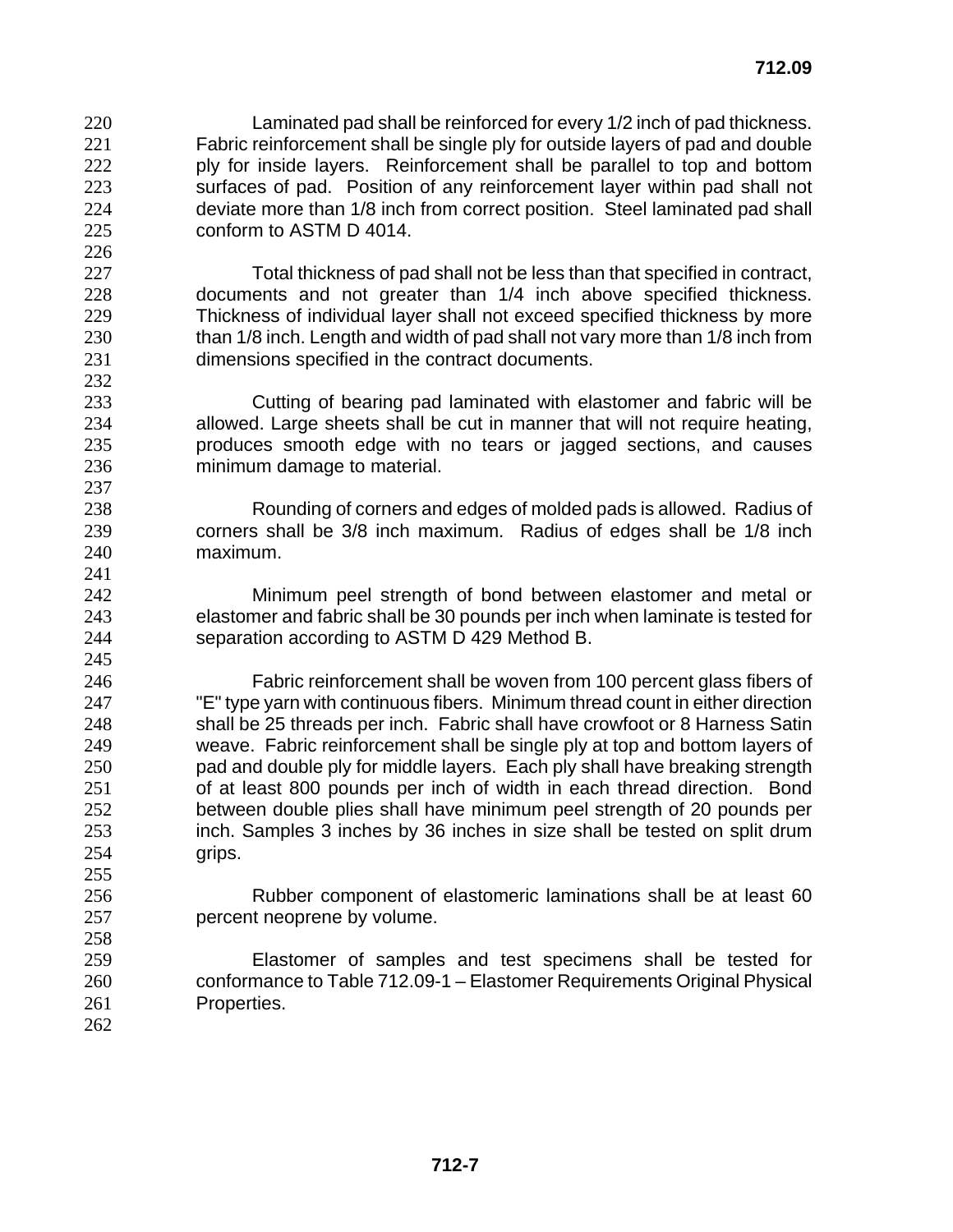262

| <b>TABLE 712.09-1 - ELASTOMER REQUIREMENTS</b>                                                                                                        |                                   |                    |
|-------------------------------------------------------------------------------------------------------------------------------------------------------|-----------------------------------|--------------------|
| <b>ORIGINAL PHYSICAL PROPERTIES</b>                                                                                                                   |                                   |                    |
| <b>TEST</b>                                                                                                                                           | <b>ASTM</b><br><b>Designation</b> | <b>Requirement</b> |
| Tensile strength, psi                                                                                                                                 | D 412                             | 2,500 min.         |
| Elongation at break, percent                                                                                                                          | D 412                             | 350 min.           |
| Compression set, 22 hours at 158<br>degrees F, percent (Method B)                                                                                     | D 395                             | 25 max.            |
| Tear strength, pounds per inch (Die C)                                                                                                                | D 624                             | 250 min.           |
| Hardness (Type A)                                                                                                                                     | D 2240                            | $60 \pm 5$         |
| Ozone resistance, 20 percent strain,<br>100 hours at 100 degrees F± 2 degrees<br>F                                                                    | D 1149*                           | No cracks          |
| Low temperature stiffness, Young's<br>Modulus at 40 degrees F, psi                                                                                    | D 797                             | 10,000 max.        |
| After accelerated aging in oven for 70<br>hours at 212 degrees F the elastomer<br>shall not show deterioration changes in<br>excess of the following: | D 573                             |                    |
| Tensile strength, percent                                                                                                                             |                                   | ±15                |
| Elongation at break, percent change                                                                                                                   |                                   | - 40 max.          |
| Hardness, point                                                                                                                                       |                                   | 0 to $\pm$ 15      |
| *Samples shall be solvent wiped before test to remove surface impurities.                                                                             |                                   |                    |

- 263
- 264 Samples and test specimens shall show no deterioration of elastomer 265 or bond between elastomer and metal or fabric reinforcement when tested in
- 266 accordance with Hawaii Test Method HWY-TC 13 for 10,000 cycles at 800
- 267 pounds per square inch and (1/2)t (t=total thickness of elastomer) translation.
- 268 Testing speed shall not exceed 4-1/2 inches per minute.
- 269

270 Contractor shall submit to Engineer for acceptance Certificates of 271 Compliance from a independent certified laboratory affirming conformance of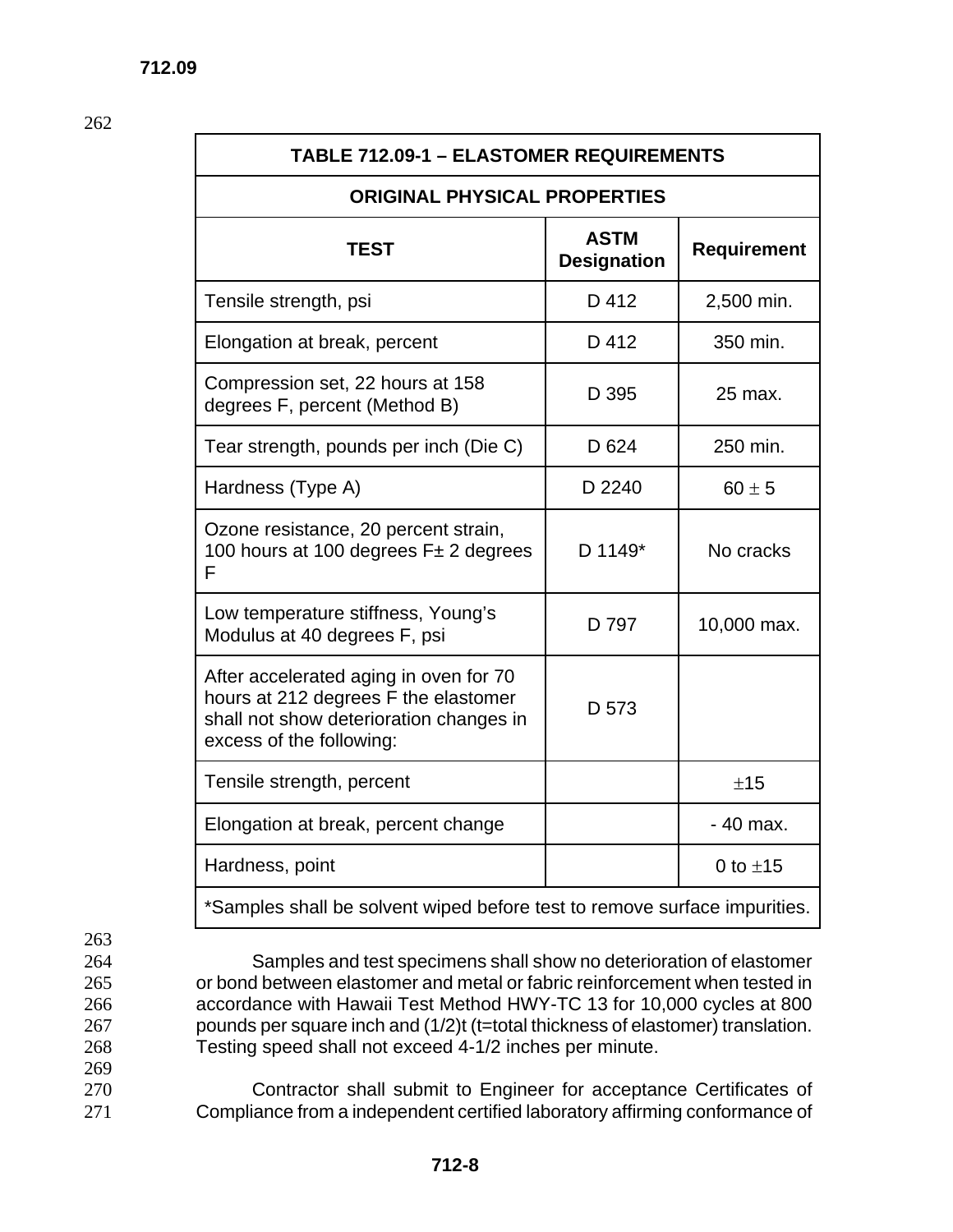- elastomeric pads with requirements of this subsection. Certificates shall be submitted before installing elastomeric pads.
- Adhesive used to secure pad to concrete shall be as recommended by manufacturer.
- **(D) Bronze and Stainless Steel Bearing and Expansion Plate**. Bronze and stainless steel bearing and expansion plate shall be of type in standard production by established manufacturer of bearing and expansion plates.
- Bronze bearing plate shall conform to ASTM B 22, Alloy B, and shall be self lubricating. Bronze bearing plate shall have trepanned recesses, and not grooves, filled with lubricating compound that will withstand atmospheric elements. Lubricating compound shall comprise graphite and metallic substances with lubricating binder. Compound shall be pressed into the recesses by hydraulic presses to form dense, non-plastic lubricating inserts. Shellac or other non-lubricating binder will not be allowed.
- Lubricating area shall occupy at least 25 percent of total bearing area, have capacity of at least 2,500 pounds per square inch of bearing, and provide coefficient of friction for bronze on stainless steel no greater than 0.1 for load of 2,500 pounds per square inch. Contact surface shall be finished in direction of movement according to ANSI B 46.1, No. 125.
- Masonry and sole plates shall be stainless steel conforming to ASTM 297 A 743 and ASTM A 744. Sliding surface and contact with bronze bearing plate shall be finished in direction of movement according to ANSI B 46.1, No. 125.
- **712.10 Zinc Coating.** Zinc coating shall conform to ASTM A 123 or ASTM A 153.
- **712.11 Abrasive Coating.** Abrasive coating for slip-resistant concrete surfaces shall be aluminum oxide with grain size from No. 8 to No. 16. Coating shall be unaffected by freezing, moisture, or cleaning compounds.
- 

- **712.12 Sheathing.** Sheathing covering wire rope shall be high-density polyethylene with ultraviolet protection. Polyethylene shall be cell classification 334413 by ASTM D 3350. Sheathing shall be hot melt extruded over the grease coated wire cable. No other methods of applying HDPE sheathing over wire cable will be allowed. Minimum thickness of HDPE sheathing shall not be less than 0.060 inches.
- 

**712.13 Corrosion-Inhibiting Grease.** Corrosion-inhibiting grease shall provide corrosion protection to wire cable, provide a continuous, non-brittle film at the lowest anticipated temperature, 50 degrees F of exposure, and shall be chemically stable and non-reactive with wire cable.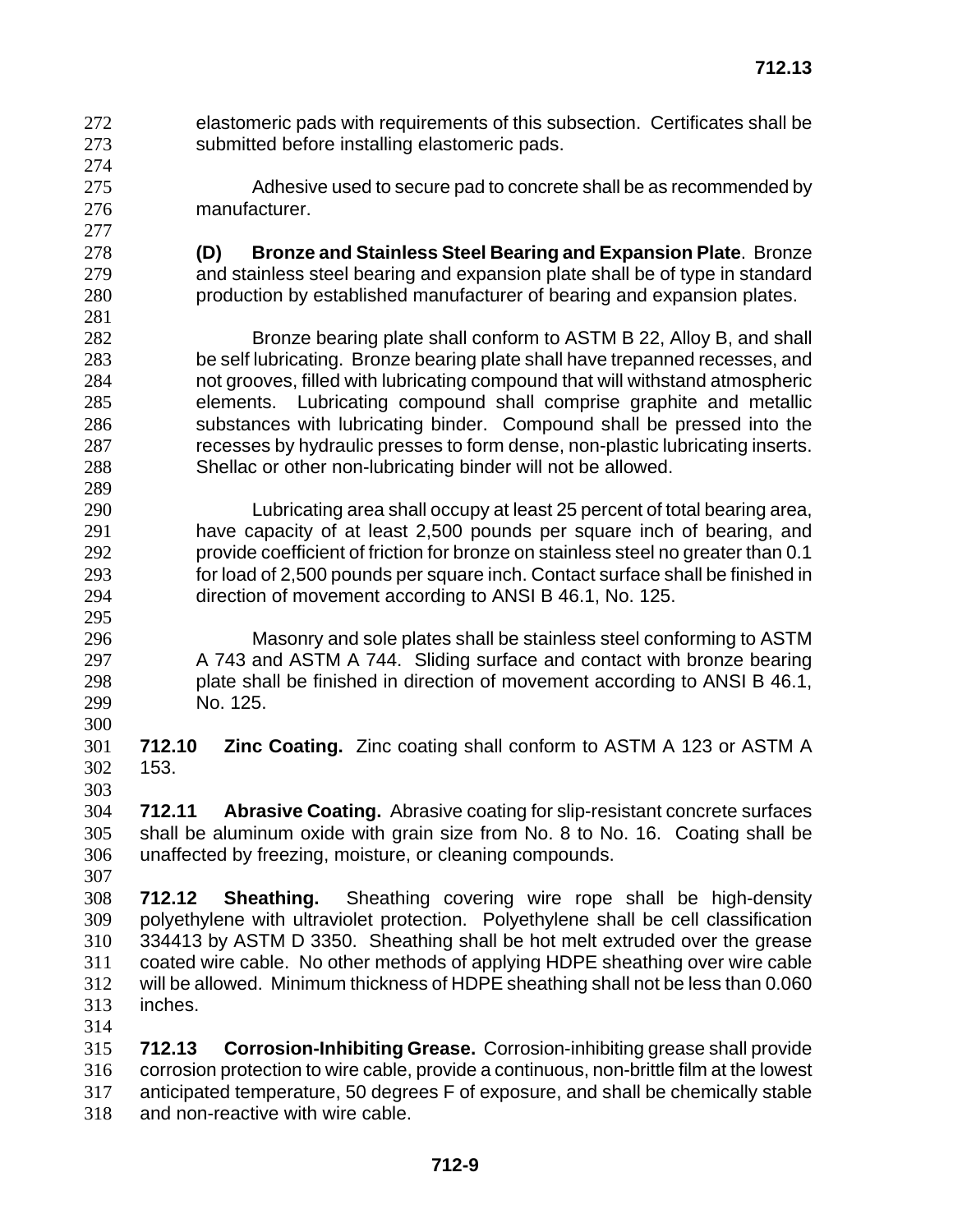319<br>320

320 Grease shall be an organic coating with appropriate polar, moisture-

321 displacing and corrosion-preventive additives. Provide test results in accordance 322 with performance specifications for corrosion-inhibiting grease.

| ۰.<br>۰.<br>۰.<br>×<br>× |
|--------------------------|
|--------------------------|

| Table 712.13-1 - PERFORMANCE SPECIFICATIONS FOR CORROSION-<br><b>INHIBITING GREASE</b>                                                                                      |                                     |                                                                                         |
|-----------------------------------------------------------------------------------------------------------------------------------------------------------------------------|-------------------------------------|-----------------------------------------------------------------------------------------|
| <b>Test</b>                                                                                                                                                                 | <b>Test method</b>                  | Acceptance<br>criteria                                                                  |
| 1. Dropping point                                                                                                                                                           | ASTM D-566 or<br><b>ASTM D-2265</b> | Minimum 300<br>degree F                                                                 |
| 2. Oil separation at 160 degree F,<br>percent by weight                                                                                                                     | FTMS 791B<br><b>METHOD 321.2</b>    | Maximum 0.5                                                                             |
| 3. Water, percent maximum                                                                                                                                                   | <b>ASTM D-95</b>                    | 0.1                                                                                     |
| 4. Flash point (refers to oil<br>component)                                                                                                                                 | ASTM D-92                           | Minimum 300<br>degree F                                                                 |
| 5. Corrosion test 5 percent salt fog<br>at 100 degree F, 5 mils, minimum<br>hours (Q panel type S)                                                                          | ASTM B-117                          | Rust grade 7 or<br>better after 1000<br>hours of exposure<br>according to<br>ASTM D-610 |
| 6. Water soluble ions (1)                                                                                                                                                   |                                     |                                                                                         |
| A. Chlorides, PPM maximum                                                                                                                                                   | ASTM D-512                          | 10                                                                                      |
| B. Nitrates, PPM maximum                                                                                                                                                    | ASTM D-992                          | 10                                                                                      |
| C. Sulfides, PPM maximum                                                                                                                                                    | APHA 427D<br>(15th Ed.)             | 10                                                                                      |
| 7. Soak test 5 percent salt fog at 100<br>degree F 5 mils coating, Q panels,<br>Type S, Immerse panels 50 percent<br>in a 5 percent salt solution and<br>expose to salt fog | ASTM B-117<br>(Modified)            | No emulsion of the<br>coating after 720<br>hours of exposure.                           |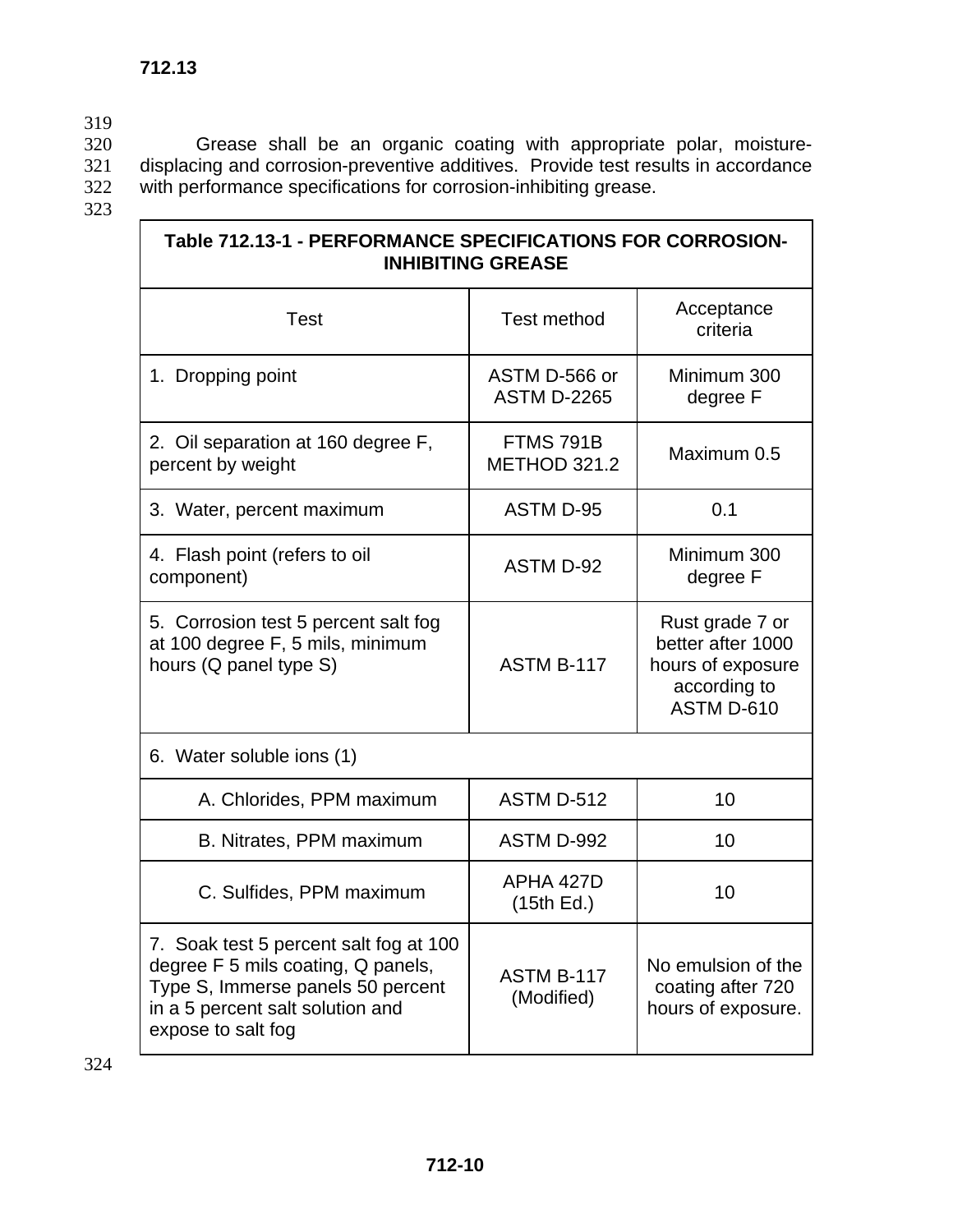| Table 712.13-1 - PERFORMANCE SPECIFICATIONS FOR CORROSION-<br><b>INHIBITING GREASE (Continued)</b> |                    |                                                                                                       |
|----------------------------------------------------------------------------------------------------|--------------------|-------------------------------------------------------------------------------------------------------|
| 8. Compatibility with sheathing                                                                    |                    |                                                                                                       |
| A. Hardness and volume change<br>of polymer after exposure to<br>grease, 40 days at 150 degree F   | <b>ASTM D-4289</b> | Permissible<br>change in<br>Hardness 15<br>percent.<br>Permissible<br>change in volume<br>10 percent. |
| B. Tensile strength change of<br>polymer after exposure to<br>grease, 40 days at 150 degree F      | ASTM D-638         | Permissible<br>change in tensile<br>30 percent                                                        |

325

332

334

- 326 327 **712.14 (Unassigned)**
- 328 329 **712.15 (Unassigned)**
- 330 331 **712.16 (Unassigned)**
- 333 **712.17 (Unassigned)**
- 335 **712.18 (Unassigned)** 336
- 337 **712.19 (Unassigned)**
- 338 339 **712.20 (Unassigned)**
- 340 341 **712.21 (Unassigned)**
- 342

343 **712.22 Pipe Collar for Valve Box.** Iron pipe collar or sleeve for valve boxes 344 shall be ductile iron pipe conforming to AWWA C151. Diameter and length shall be 345 specified in contract documents.

346

347 **712.23 Precast Concrete Meter and Valve Boxes and Covers.** Types A, B, 348 and X Meter and Valve Boxes and Covers shall be constructed as specified in 349 contract documents.

350

351 Portland cement concrete shall have compressive strength of at least 2,500 352 pounds per square inch, and shall conform to Section 601 - Structural Concrete.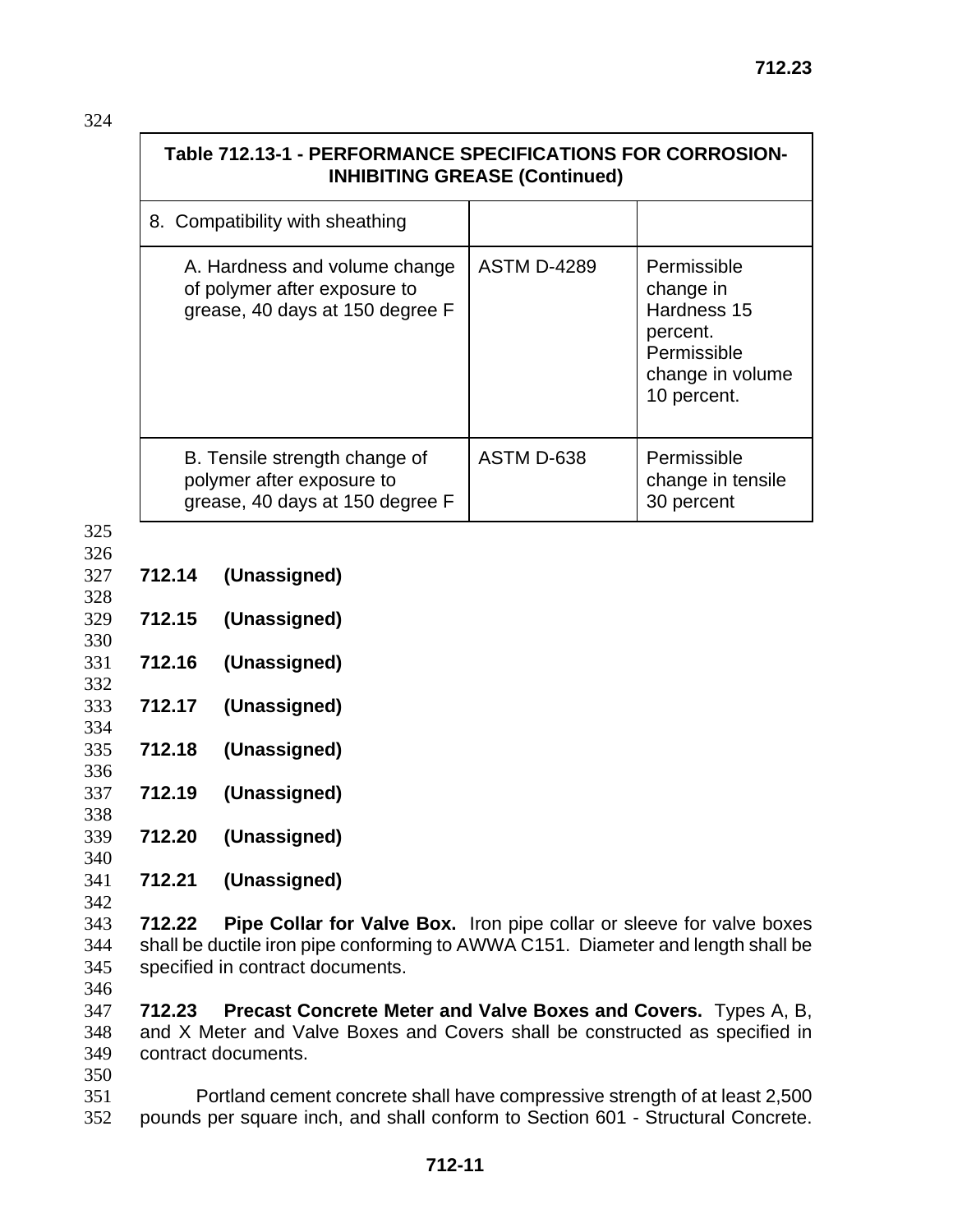Maximum concrete density in finished product shall be 115 pounds per cubic foot and its maximum absorption shall be 15 pounds per cubic foot.

**712.23** 

## **712.24 Valves and Appurtenances.**

- **(A) Gate Valves.**
- 

**(1) General.** Valves shall have non-rising stems with inside screw and shall open to left or counterclockwise. Valves shall have manufacturer's name, size, catalog number, and working pressure molded or stamped thereon in places where name and number may be easily seen when valves are installed. External surfaces of valves shall be shop coated with fusion-bonded epoxy coating or with two coats of an asphalt coating conforming to Federal Specifications TT-C-494B. Valves shall be furnished complete with all accessories.

- Push-on joint, mechanical joint, and flanged joint for gate valves shall conform to applicable requirements specified for joints.
- For island of Maui only, mainline valves shall be mechanical joint or flange joint gate valves shall be used for buried service.
- All valves shall be for buried service unless otherwise specified.

Stuffing box bolts and nuts, bonnet bolts and nuts, and gland or flange bolts and nuts shall be Silicon Bronze in accordance with ASTM F467 and F468 or may be ASTM F593 and F594, Type 316 stainless steel bolts and nuts. All stainless steel bolt and nut threads shall be pre-coated with anti-seizing graphite compound before installation. 

All valves shall be full body and not thin-walled or reduced walled-type.

For working pressures of 200 psi or less, all gate valves 4- inches to 12-inches (16-inch for Maui) shall be resilient seat type of gate valve. For working pressures greater than 200 psi or when gate valve size is larger than 12-inches (16-inch for Maui), gate valve shall be metal-seated type.

**(2) 3-Inch and Smaller Valves.** Valves shall be wedge-disc type with non-rising stem, screw ends, and brass or bronze body. Metal composition of body, centerpiece, and other cast parts shall be bronze, meeting requirements of ASTM B62. All packing shall be Johns-Manville "Duro" packing style No. S-171 and shall have each ring cut to fit with staggered joints. Continuous (spiraled) packing shall not be used. Valves shall be provided with brass handwheels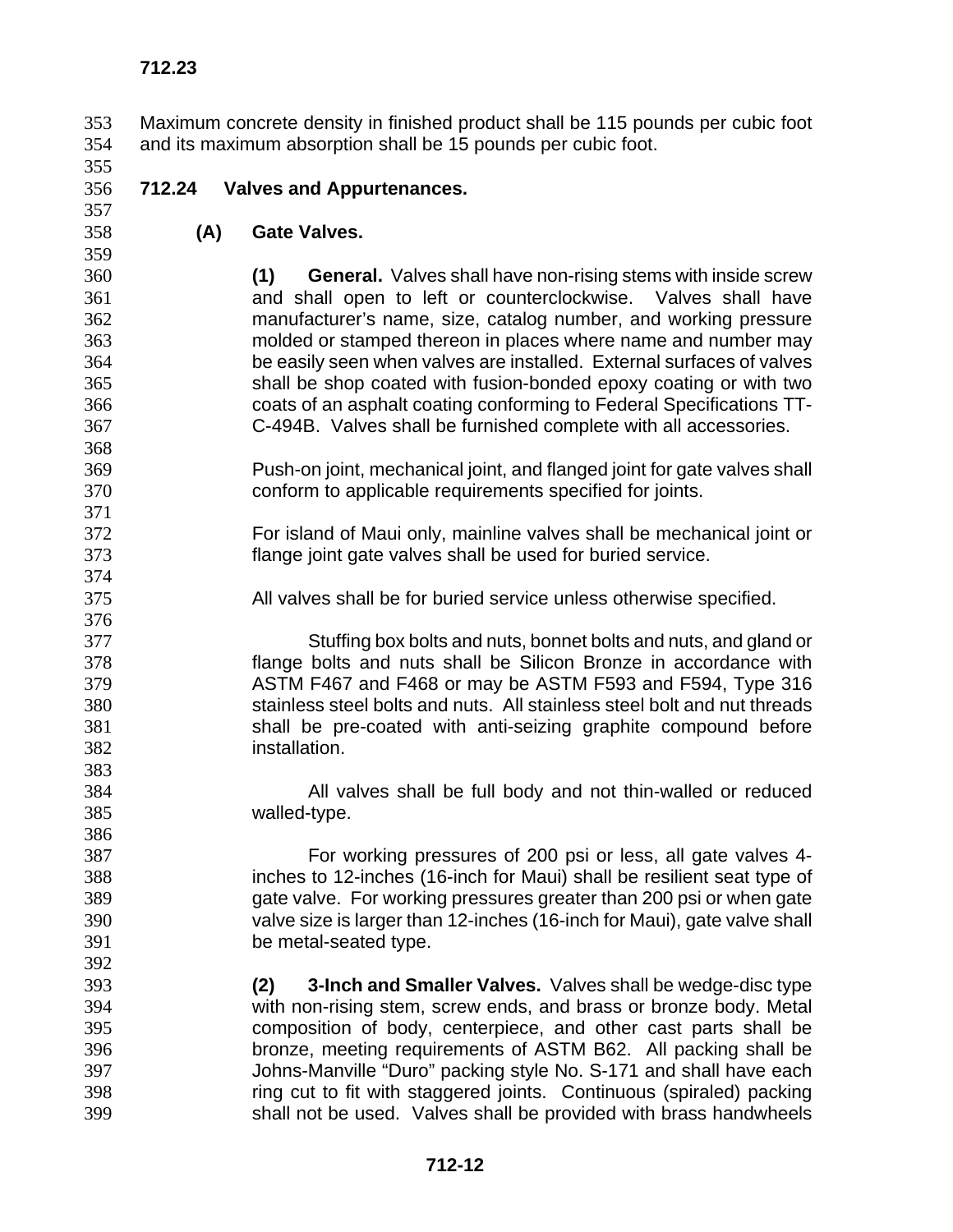and stuffing glands. Unless otherwise specified, valves shall be for 200-pound water service.

**(3) Metal-Seated Valves 4-Inch and Larger.** All metal-seated gate valves 4-inch and larger shall conform to AWWA C500 with cast iron body, bronze (not brass) mounted, double disc, and parallel seat and shall be furnished with 2-inch square operating nuts. Valves shall be equipped with double O-ring stem seals with both rings located above collar. Valves shall have either push-on, mechanical joint or flanged joint ends as designated in contract documents.

Sixteen-inch and larger valves shall be provided with cast steel cut tooth, bevel gears with integral or extended gear case, lubricated and supplied with watertight gland enclosure. Valves shall be equipped with by-pass as shown in Table 712.24-1 – By-Pass Valves (For island of Maui only, gate valve shall be fusion bonded epoxy coated.)

| TABLE 712.24-1 - BY-PASS VALVES |                                |  |
|---------------------------------|--------------------------------|--|
| Size of Valve (Inches)          | Size of By-Pass Valve (Inches) |  |
| 16-20 Inclusive                 | З                              |  |
| 24-30 Inclusive                 |                                |  |
| 36-42 Inclusive                 |                                |  |

By-pass shall be in horizontal plane when gate valves are installed in line.

All valves except bevel geared gate valves shall operate "upright" (vertical in horizontal pipe.) Bevel geared gate valves shall operate on "edge" (horizontal in horizontal pipe) and shall be equipped with solid bronze rollers, tracks, and scrapers.

Valves shall be either Class 150, Class 200, or Class 250 as designated in contract documents. Class 250 valves shall be designed for 250 pounds working pressure and tested to 400 pounds.

All bolts and nuts shall be either silicon bronze (ASTM F467 and F468) or stainless steel (ASTM F593 and F594, Type 316). All bolts and nuts shall be silicon bronze only if submerged in water. Bolts and nuts installed shall be compatible in strength and material characteristics. Bolts shall protrude beyond nuts and protrusion shall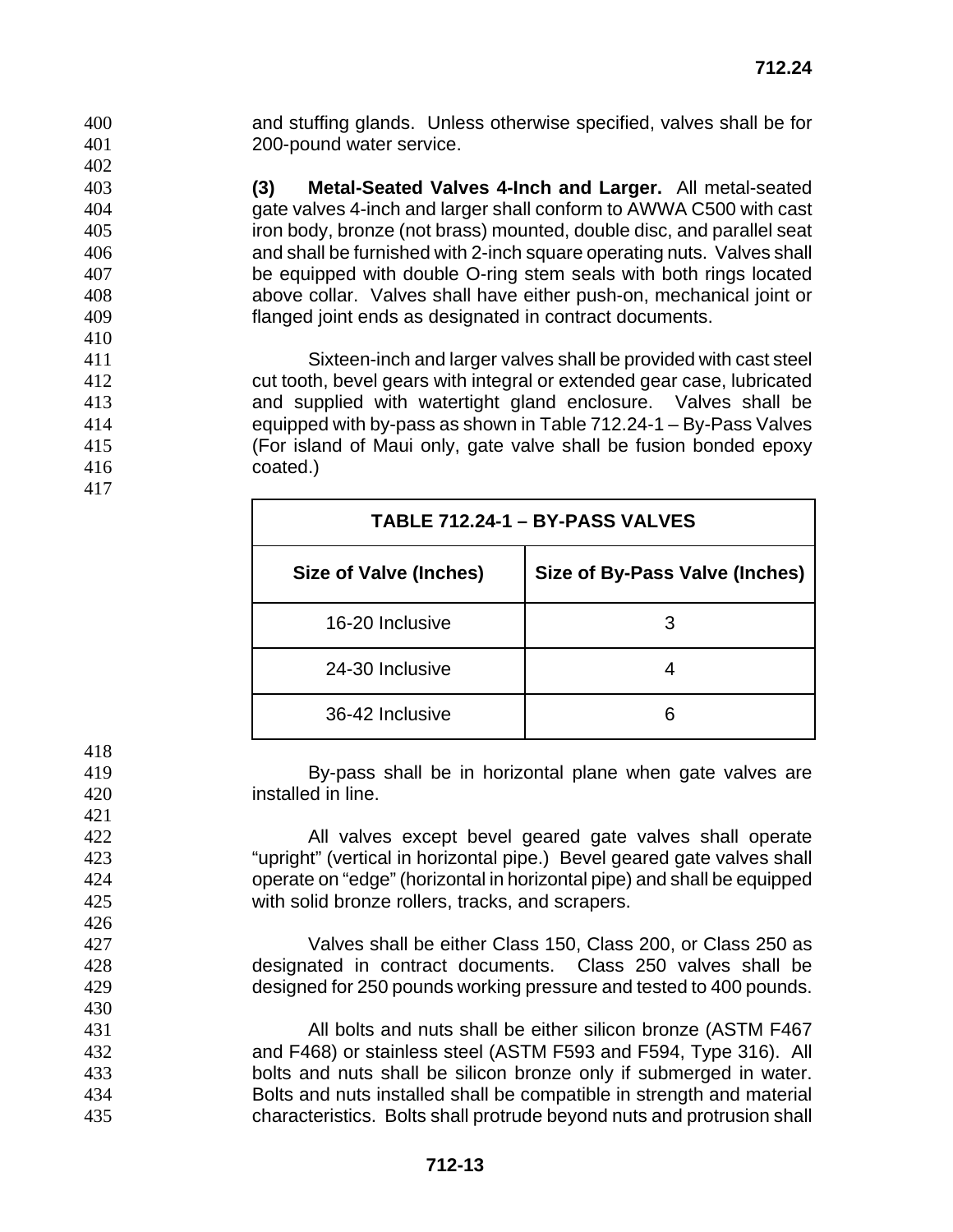**712.24** 

 

be a minimum of 1/8-inch but shall not exceed 1/2-inch. All stainless steel bolt and nut threads shall be pre-coated with anti-seizing graphite compound before installation. Dimensions of bolting material 439 shall meet ANSI B18.2.1 specifications. Bolting of valve body parts<br>440 shall be by bolts and nuts. Tapped bolt holes into valve body will not shall be by bolts and nuts. Tapped bolt holes into valve body will not be allowed.

**(4) Resilient-Seated Gate Valves.** Resilient-seated gate valves shall be manufactured to meet all applicable requirements of AWWA C509. "Resilient-Seated Gate Valves For Water And Sewerage Systems". Valves shall be either 4, 6, 8, or 12-inch in size and rated for service at 200 psi working pressure. Valves shall have non-rising stems, opening by turning left and provided with 2-inch square nut with arrow cast in metal to indicate direction of opening. Each valve shall have manufacturer's name, pressure rating and year in which manufactured cast on body.

All bolts and nuts shall be either silicon bronze (ASTM F467 and F468) or stainless steel (ASTM F593 and F594, Type 316). All bolts and nuts shall be silicon bronze only if submerged in water. Bolts and nuts installed shall be compatible in strength and material characteristics. Bolts shall protrude beyond the nuts and protrusion shall be a minimum of 1/8-inch but shall not exceed 1/2-inch. All stainless steel bolt and nut threads shall be pre-coated with anti-seizing graphite compound before installation. Dimensions of bolting material shall meet ANSI B18.2.1 specifications. Bolting of valve body parts shall be by bolts and nuts. Tapped bolt holes into valve body will not be allowed. 

Stuffing boxes shall be of an O-ring design with a minimum of three O-rings. No gasket material made of asbestos shall be used.

Interior and exterior coating shall be fusion epoxy meeting AWWA C550, "Standard For Protective Interior Coatings For Valves and Hydrants".

Stem shall be bronze meeting requirements of Grade D or Grade E Bronze as specified in AWWA C509.

Low friction torque reduction thrust bearings shall be located both above and below stem collar.

If guides for gate are required, there shall be no metal-to-metal contact, only metal-to-rubber.

 **712-14**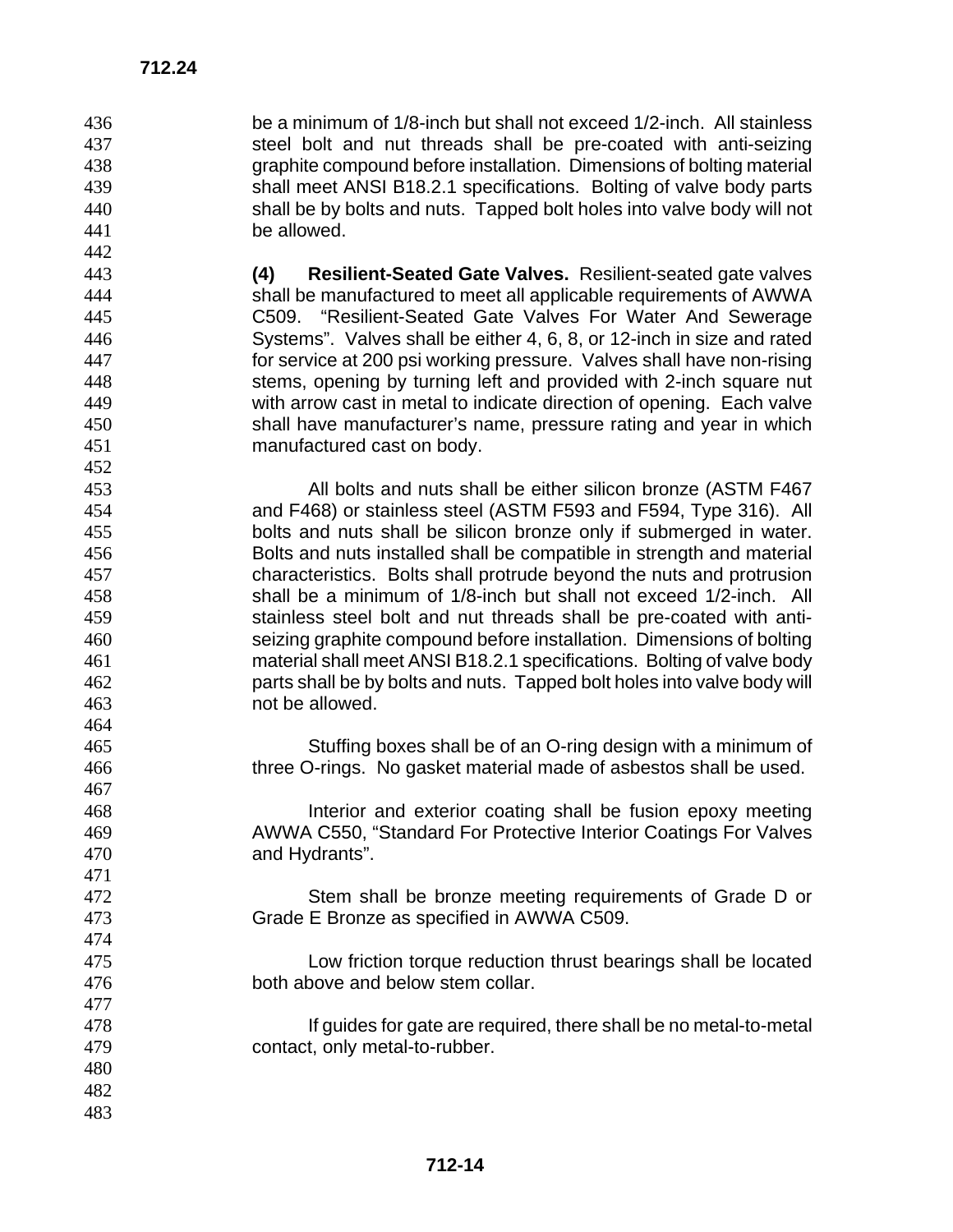**712.24** 

 

**(B) Butterfly Valves and Manual Operators.** 

**(1) General.** Manufacturer of rubber-seated butterfly valve and manual operator shall be nationally advertised firm with at least ten years' experience in design and manufacture of valves of this type.

**(2) Butterfly Valves.** Butterfly valves shall conform in all respects with AWWA C504, Class 150B. Valve shall be short body valve with cast iron body. Valve disc shall be cast or ductile iron, unless otherwise specified. If rubber seat is mounted on valve body, the valve disc shall be made of Ni-Resist unless a stainless steel seat ring is furnished. Valves shall have either push-on joint, mechanical joint, or flanged joint ends as designated in contract documents. External surfaces of valves shall be shop coated with fusion-bonded epoxy coating or with two coats of an asphalt coating conforming to Federal Specifications TT-C-494B. Interior surfaces of butterfly valves shall be fusion bonded epoxy-coated.

All bolts and nuts shall be either silicon bronze (ASTM F467 and F468) or stainless steel (ASTM F593 and F594, Type 316). All bolts and nuts shall be silicon bronze only if submerged in water. Bolts and nuts installed shall be compatible in strength and material characteristics. Bolts shall protrude beyond the nuts and protrusion shall be a minimum of 1/8-inch but shall not exceed 1/2-inch. All stainless steel bolt and nut threads shall be pre-coated with anti-seizing graphite compound before installation. Dimensions of bolting material shall meet ANSI B18.2.1 specifications. Bolting of valve body parts shall be by bolts and nuts. Tapped bolt holes into valve body will not be allowed. 

**(3) Manual Actuator.** Manual actuator shall conform in all respects with AWWA C504 unless otherwise stated in these specifications. Manual operator shall be furnished with a 2-inch square operating nut, and a valve position pointer.

**(4) Manufacturer's Identification.** Manufacturer's name and catalog number shall be molded or stamped on valve where it can be easily seen after valve is installed.

**(5) Submittals for Approval.** Following submittals shall be furnished to Engineer for approval by County Water Supply System for each project before valve is installed:

- **(a)** Certification from valve manufacturer that both valve and actuator conform to all requirements of AWWA C504.
	- **712-15**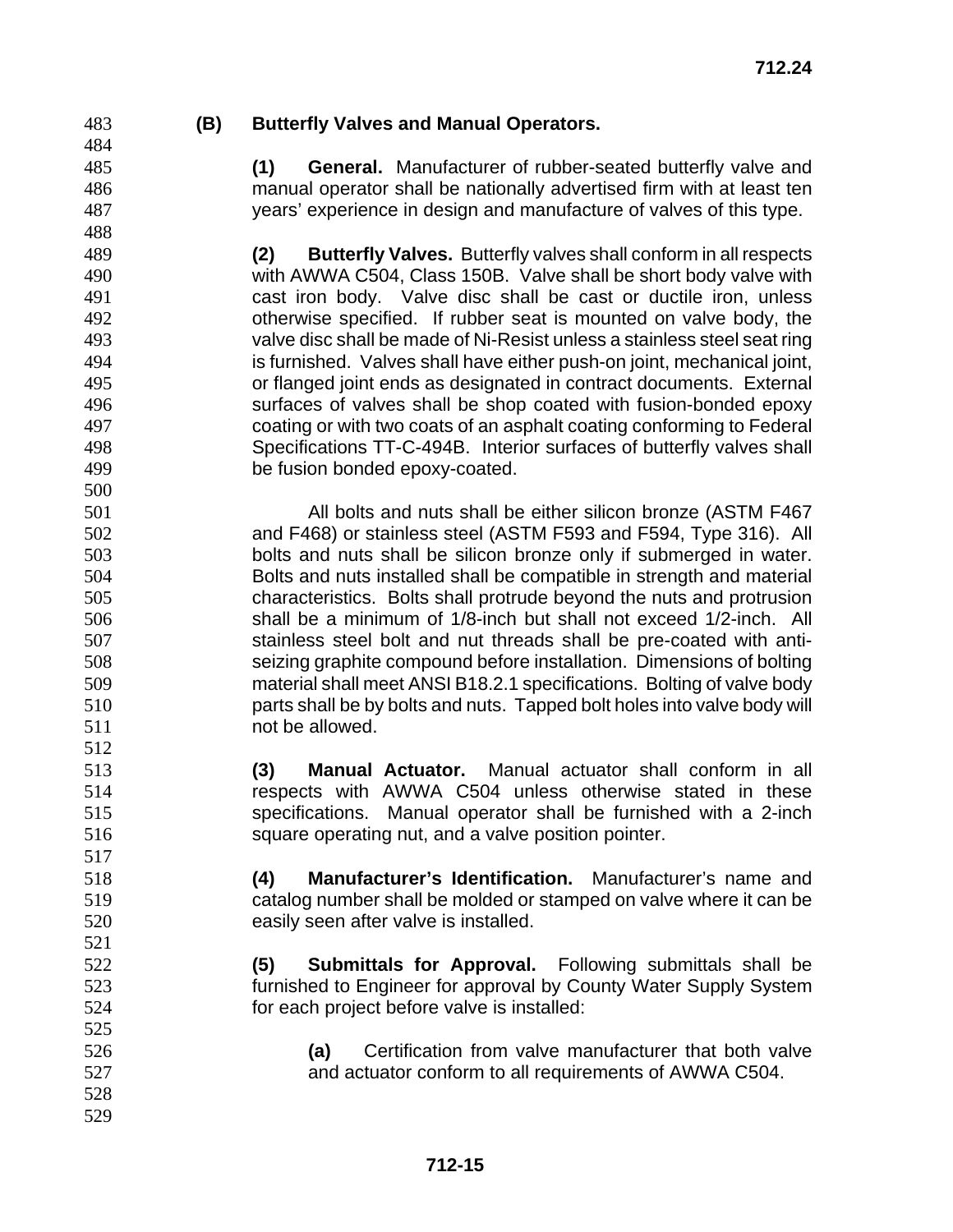| 529 | Certified drawings of valve and operator as specified in<br>(b)                 |
|-----|---------------------------------------------------------------------------------|
| 530 | AWWA C504.                                                                      |
| 531 |                                                                                 |
| 532 | Certified copies of reports of torque rating of manual<br>(c)                   |
| 533 | operator as specified in AWWA C504.                                             |
| 534 |                                                                                 |
| 535 | Calculations showing required operator input torque to<br>(d)                   |
| 536 | develop operating torque specified for Class150B, of AWWA                       |
| 537 | C504.                                                                           |
| 538 |                                                                                 |
| 539 | Tapping Valves and Sleeves. Tapping valves and sleeves shall fit<br>(C)         |
| 540 | A.P. Smith and Mueller tapping machine. All tapping valves and sleeves          |
| 541 | shall be furnished complete with bolts, nuts, and other standard accessories.   |
| 542 |                                                                                 |
| 543 | Valve ends to accommodate tapping machines shall be mechanical or               |
| 544 | flange joint for taps up to 24-inches in diameter. For taps larger that 24-inch |
| 545 | mains, the materials, tools and equipment shall be provided to Engineer by      |
| 546 | Contractor and shall be verified with pipe manufacturer prior to approval by    |
| 547 | County Water Supply System. (For Hawaii and Kauai only, the nominal tap         |
| 548 | size shall be smaller that nominal main size.) (For Oahu only, the nominal      |
| 549 | tap size shall be smaller that nominal main size for concrete cylinder pipe     |
| 550 | only.)                                                                          |
| 551 |                                                                                 |
| 552 | Ends of sleeves shall be mechanical joint to fit Class 52 cast iron pipe,       |
| 553 | Class 150 or 200 PVC C-900 pipe, or Class 150 PVC C-905 pipe. Sleeves           |
| 554 | shall have flanged end outlets for valve connections. External surfaces of      |
| 555 | valves shall be shop coated with fusion-bonded epoxy coating or with two        |
| 556 | coats of an asphalt coating conforming to Federal Specifications TT-C-494B.     |
| 557 |                                                                                 |
| 558 | Tapping sleeves for use with concrete cylinder pipe shall be modified           |
| 559 | according to drawings shown in Section 403 - Standard Details of the Water      |
| 560 | System Standards dated 2002. Contractor shall submit shop drawings to           |
| 561 | Engineer for approval by County Water Supply Systems prior to installation.     |
| 562 |                                                                                 |
| 563 | All bolts and nuts shall be either silicon bronze (ASTM F467 and F468)          |
| 564 | or stainless steel (ASTM F593 and F594, Type 316). All bolts and nuts shall     |
| 565 | be silicon bronze only if submerged in water. Bolts and nuts installed shall be |
| 566 | compatible in strength and material characteristics. Bolts shall protrude       |
| 567 | beyond the nuts and protrusion shall be a minimum of 1/8-inch but shall not     |
| 568 | exceed 1/2-inch. All stainless steel bolt and nut threads shall be pre-coated   |
| 569 | with anti-seizing graphite compound before installation.<br>Dimensions of       |
| 570 | bolting material shall meet ANSI B18.2.1 specifications. Bolting of valve body  |
| 571 | parts shall be by bolts and nuts. Tapped bolt holes into valve body will not be |
| 572 | allowed.                                                                        |
| 573 |                                                                                 |
| 574 |                                                                                 |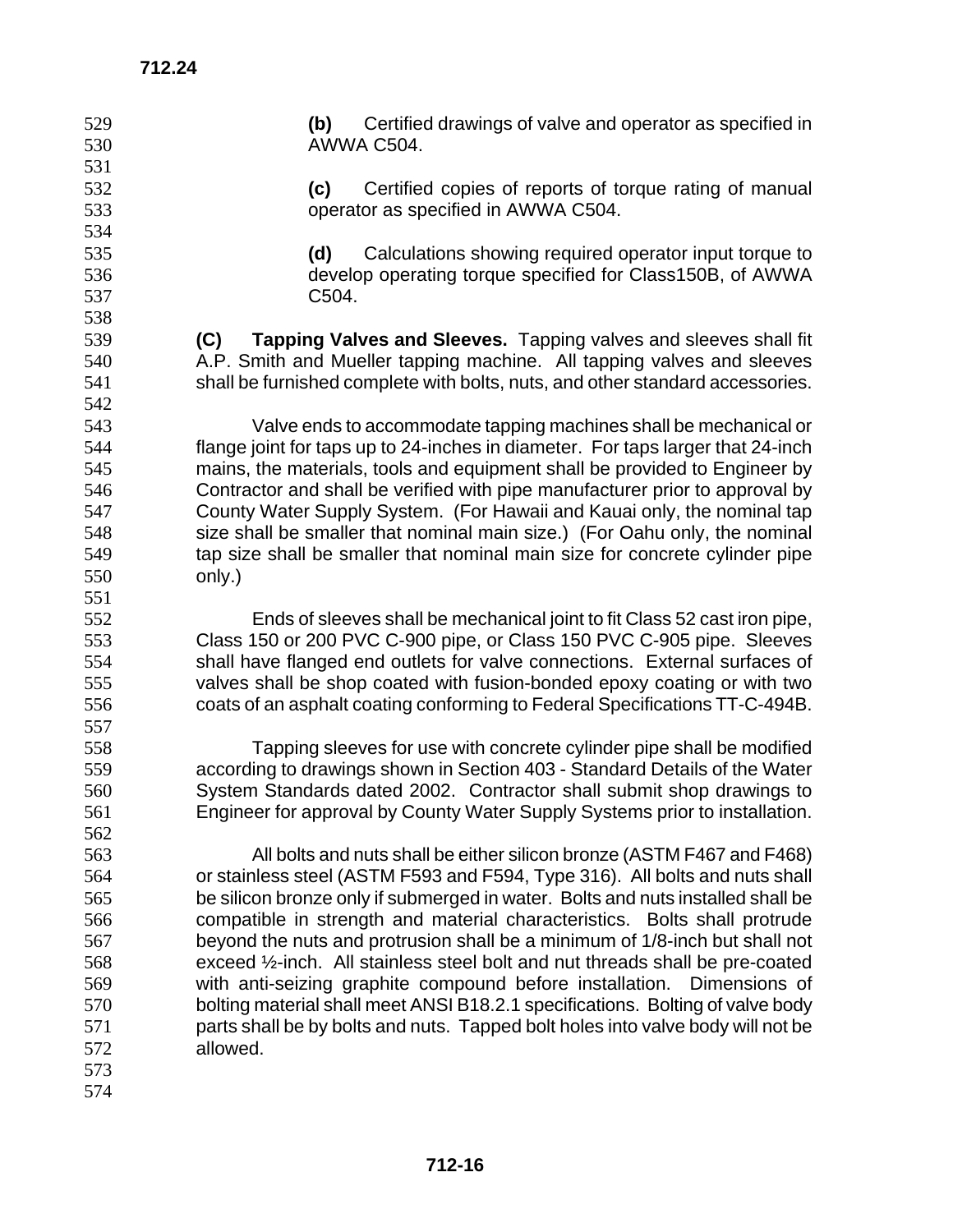For Maui only, use of stainless steel tapping sleeves will not be allowed. 

**(D) Ball Valves and Appurtenances.** Ball valves shall have full port opening and have female threaded ends, unless other wise noted in the contract documents, meeting dimensions stated in AWWA C800. Valves shall be rated for a minimum of 200 pound water service. Valves shall be between 3/4-inch to 2-1/2-inch in size. Valve body shall be made of bronze conforming to ASTM B62. Ball shall be made of bronze, ASTM B62 and be Teflon-plated or chrome-plated. All seals, thrust wasters, and packing rings shall be made of Teflon or Buna-N. 

Handwheels shall be provided and made of bronze, ASTM B62. Handwheel shall be removable when valve is in service and under pressure. Lever handles may be substituted for handwheels. Lever handles shall be made of bronze, ASTM B 62 and sturdily bolted to ball valve with bronze ASTM B62 bolting material; or Type 316 stainless steel, ASTM A193, ASTM A194, ASTM F593, and/or ASTM F594, bolting material.

Ball valves between 3/4-inch to 1-1/4 inch in size, handwheels shall have a maximum radius of 1-1/2 inch from vertical center of valve. Lever handles shall have a maximum width of 1-inch and a radial length between 2- 1/2-inch to 3-inch from vertical center of valve to end of handle.

Ball valves between 1-1/2-inch to 2-1/2-inch in size, handwheels shall have a maximum radius of 3-inch from vertical center of valve. Lever handles shall have a maximum width of 1-inch and a radial length between 3- inch to 4-inch from vertical center of valve to end of handle.

All ball valves shall have locking capability and shall be blowoff-proofed to atmosphere.

**(E) Air Relief Valves/Combination Air Valves and Appurtenances.** Air Relief Valves/Combination Air Valves and Appurtenances (ARV) shall conform to AWWA C512, "Standard For Air-Release, Air/Vacuum, and Combination Air Valves For Water Services". ARV shall be configured for underground installation with a threaded body inlet and treaded cover outlet. Air relief valve bodies and covers shall be of gray cast iron conforming to ASTM A126, Class B or ASTM A48, Class 35 or ductile iron conforming to ASTM A536, Grade 65-45-12. ARV inlet size and rated maximum working pressure shall be as called for in contract documents. 

Valve and valve seat shall be of bronze, conforming to ASTM B62, Type 316 stainless steel, or Buna-n-rubber. However, no stainless steel to stainless steel or Buna-n-rubber to Buna-n-rubber will be allowed.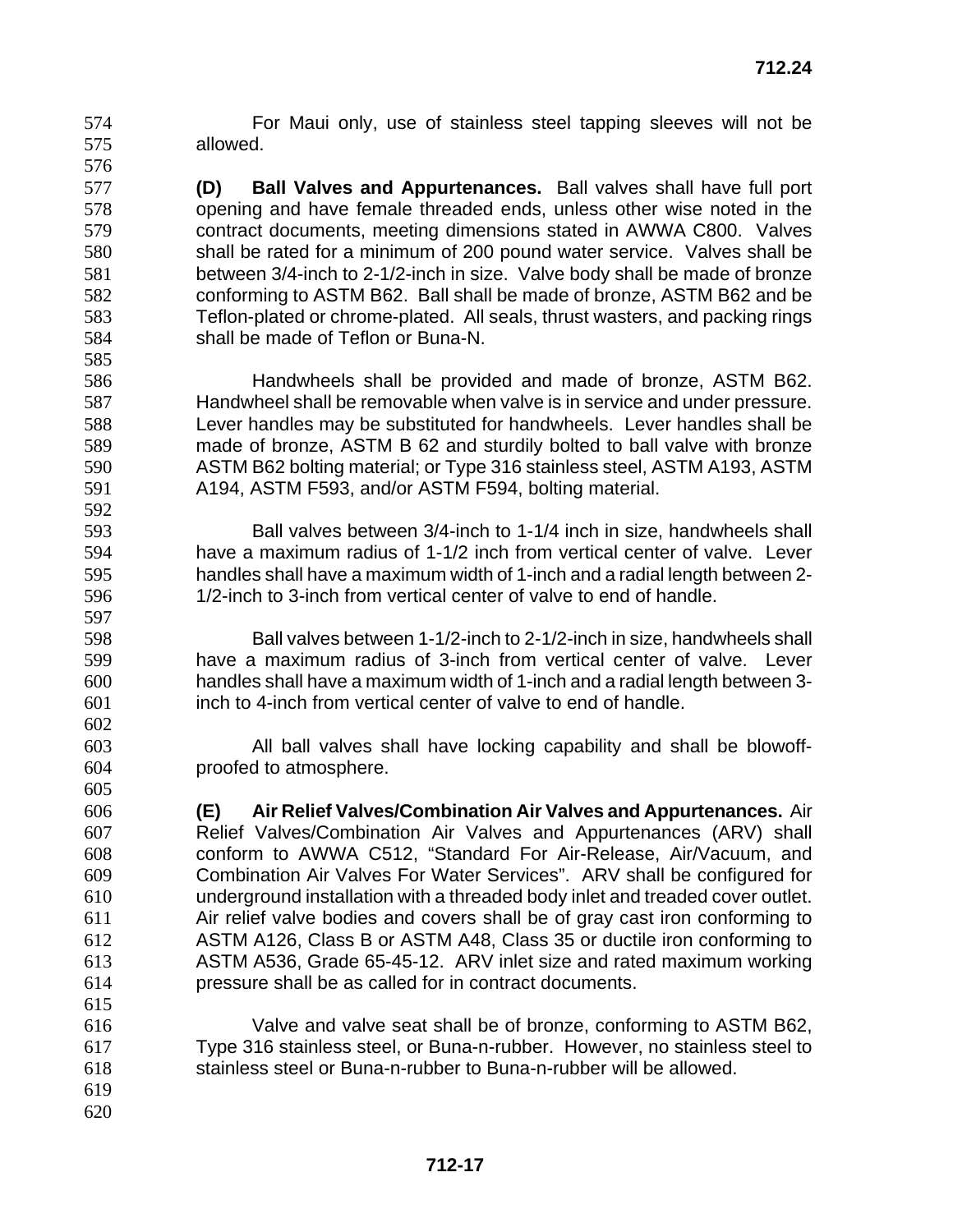Valve trim, including levers, float arms, pins, and vent cocks shall be bronze conforming to ASTM B 62 or type 316 stainless steel. 622 Floats shall be of highest quality seamless copper or stainless steel and shall operate with adequate force to insure positive valve action. 625 External surfaces of ARVs shall be shop coated with fusion-bonded epoxy coating or with two coats of an asphalt coating conforming to Federal Specifications TT-C-494B. 629 Fittings and nipples for connections of air relief valves shall be cast bronze or "Standard" brass (Grade A) screwed joint with metal conforming to Section 211 – Brass Products of Water Systems Standards dated 2002. 633 Vertical check valve shall be designed to operate on upward flow only and shall be brass or bronze. Valves shall be for 200-pound working pressure unless otherwise specified. 637 Ball corps and ball stops shall be as specified in Section 208 - Service Laterals and Appurtenances in Water Systems Standards dated 2002. 640 Orifice size for ARV shall be as shown in Table 712.24-2 - ARV. 642 Г

| Table 712.24-2 - ARV            |                                             |                                                                        |                                      |
|---------------------------------|---------------------------------------------|------------------------------------------------------------------------|--------------------------------------|
| <b>ARV</b> Inlet<br><b>Size</b> | Maximum<br><b>Working Pressure</b><br>(PSI) | 5 percent Air<br>Content (Standard<br><b>Cubic Feet Per</b><br>Minute) | Corresponding<br><b>Orifice Size</b> |
| $3/4$ -inch                     | 150                                         | 25                                                                     | $1/8$ -inch                          |
| $3/4$ -inch                     | 250                                         | 25                                                                     | $7/64$ -inch                         |
| $1$ -inch                       | 150                                         | 32                                                                     | $5/32$ -inch                         |
| $1$ -inch                       | 250                                         | 32                                                                     | $1/8$ -inch                          |
| 2-inch                          | 150                                         | 88                                                                     | $1/4$ -inch                          |
| 2-inch                          | 250                                         | 88                                                                     | $7/32$ -inch                         |

**Table 712.24-2 - ARV** 

643 644

645 Corporation stop shall conform to Subsection 707.11 - Copper Service 646 Pipe and Appurtenances.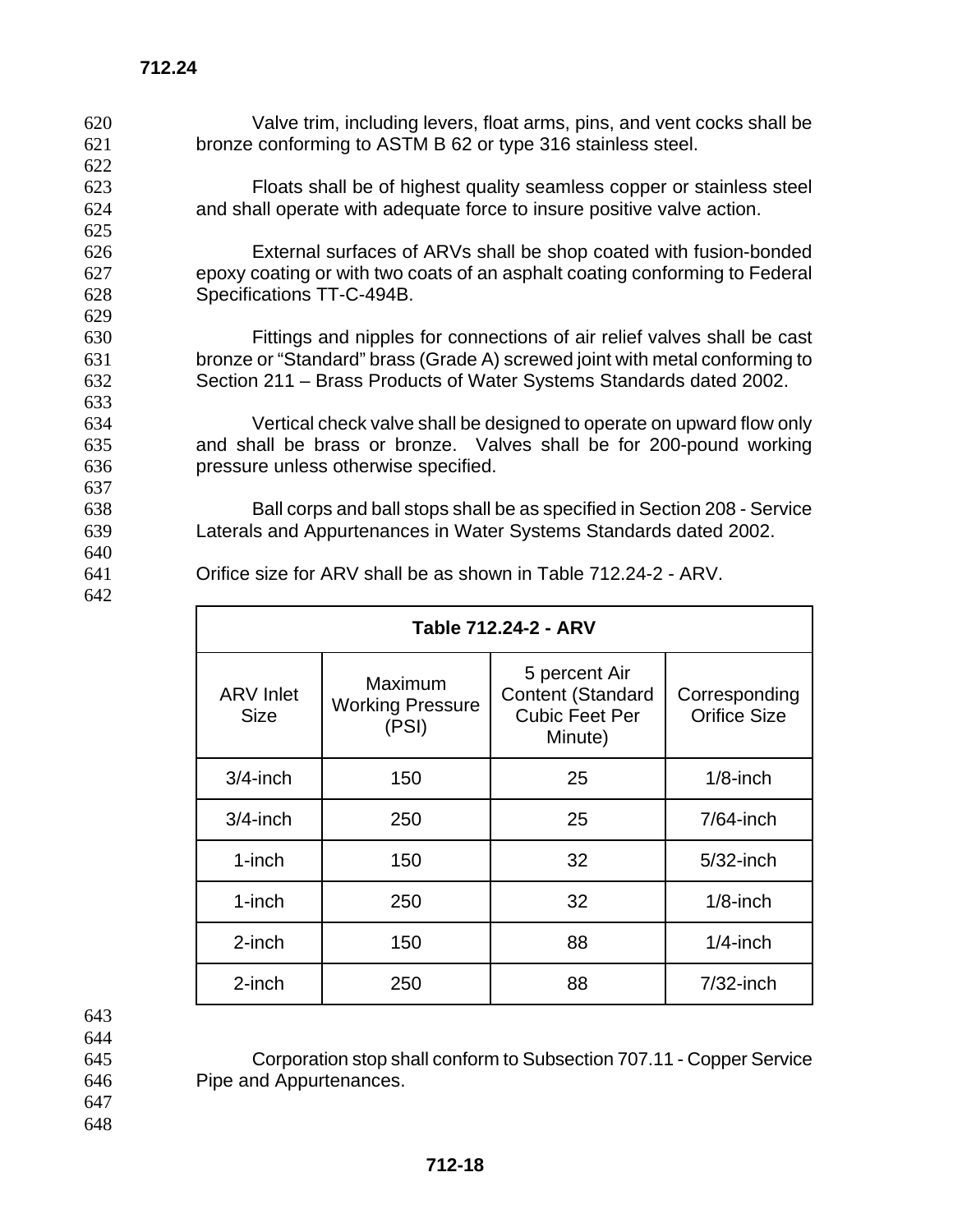**(F) Valve Markers.** Valve markers shall be as shown in Section 403 – Standard Details of the Water System Standards dated 2002. Concrete for footings shall be as specified in Section 601 – Structural Concrete.

**712.25 Pipe Hangers, Lateral Bracings, and Inserts.** Pipe hangers and lateral bracings shall be made of carbon steel, galvanized and shall be fabricated to dimensions specified in contract documents. Pipe hangers shall be furnished complete with hanger rods, inserts, lateral bracings, bolts and nuts. Pipe hangers shall be capable of vertical adjustments.

Pipe hanger inserts shall be bronze conforming to ASTM B 22, Class "D" Grade, or gray iron castings conforming with ASTM A 48, Class 30. Inserts shall be made in accordance with dimensions and notes shown in contract documents. 

**712.26 Hydrants and Appurtenances.**

**(A) General.** Hydrants shall be manufactured in accordance with requirements of AWWA C502 or C503.

All hydrants shall be subjected to hydrostatic pressure test of 300 pounds per square inch, and pressure test shall be guaranteed by manufacturer. Two copies of Certification of Test shall be furnished to Engineer before delivery.

Bell end of 6-inch intake pipe (hydrant bottom elbow) shall be mechanical joint or push on joint and shall conform to all applicable requirements of ANSI A-21.11 and AWWA C111.

All hydrants parts shall be distinctly marked with its name, part number, length, size, and maker's name. Marking shall be on cloth tags securely fastened to parts with wire or shall be painted on parts by such other means as will insure positive identification of parts upon delivery.

Each hydrant body shall be furnished with a set of break-off bolts, nuts, and full face gasket. Bolts shall be break-off type drilled 11/32-inch x 1-3/8 inch. Nuts shall be stainless steel American Standard heavy cold punched, hexagon nuts. Gaskets shall be 1/8-inch cloth inserted rubber. Hydrant flange shall have six 3/4- inch bolt holes on 9.375-inch diameter.

- 
- 

Body design shall be approve by County Water Supply Systems.

Composition of valving shall be Balata Gum. Valve and valve carrier shall be attached to operating stem utilizing an "O" ring seal to prevent leakage through valve. Stem packing shall be of "O" ring type incorporating two "O" rings in stem sleeves.

 For Oahu only, all bronze fire hydrants shall be installed with bronze caps.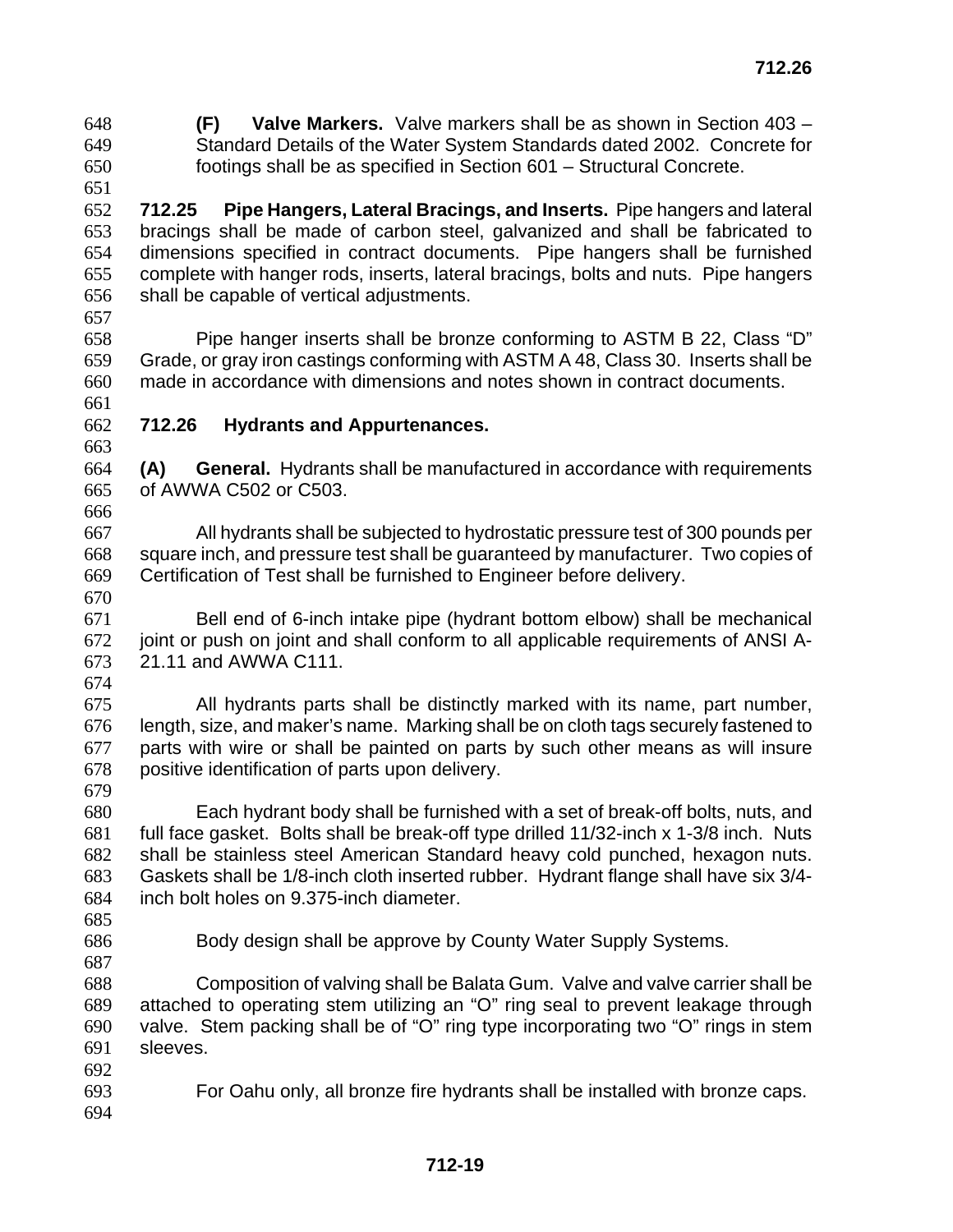Manufacturer shall make and test at least one test bar from each heat of metal used in accordance with ASTM Specifications pertaining thereto. Hydrants shall receive minimum SSPC SP3 surface preparation and coated as follows: **(1) Primer.** Mobil 13-W-10 water epoxy enamel or approved equal. **(2) Intermediate Coat.** Mobil 98 Series water epoxy hi-build or approved equal 0.5 mil DFT. **(3) Finish.** Mobil 91 Series water epoxy enamel 2 mil DFT (Color: OSHA Yellow). Prepare surface between coats to proper condition for painting. Coating shall not be applied until preceding coat is hard and dry. Fire hydrants shall be provided with bonnets, stuffing boxes and other appurtenant features all made of silicon bronze conforming to ASTM B 98 and as specified in Section 402 – Approved Material List of the Water System Standards dated 2002. **(B) Wet-Barrel Hydrants.** Wet-Barrel Hydrants are not applicable for Hawaii. All hydrants shall comply with AWWA C503 "Wet-Barrel Fire Hydrants for ordinary Water Works Service". All hydrants shall have one 4-1/2 inch and one 2- 721 1/2 inch outlet with Type B valves. Body design shall be as approved by the County Water Supply System. Hydrants shall be tested to hydrostatic pressure of 300 pounds per square inch. Two copies of certification of test shall be submitted to Engineer for acceptance by County Water Supply System before delivery. Bell end of 6-inch intake pipe shall be mechanical joint or push-on joint and shall conform to requirements of ANSI 21.11 and AWWA C111. Castings and finished surface shall be in accordance with the contract documents. Machined parts on hydrants shall be interchangeable and fit the County Water Supply System's standard gages. At least one test bar from each heat of metal used shall be tested in accordance with applicable ASTM specifications. Hydrant body shall be cleaned by removing oil, grease, dirt, or other loose material. Hydrant shall be painted with hydrant paint acceptable to Engineer.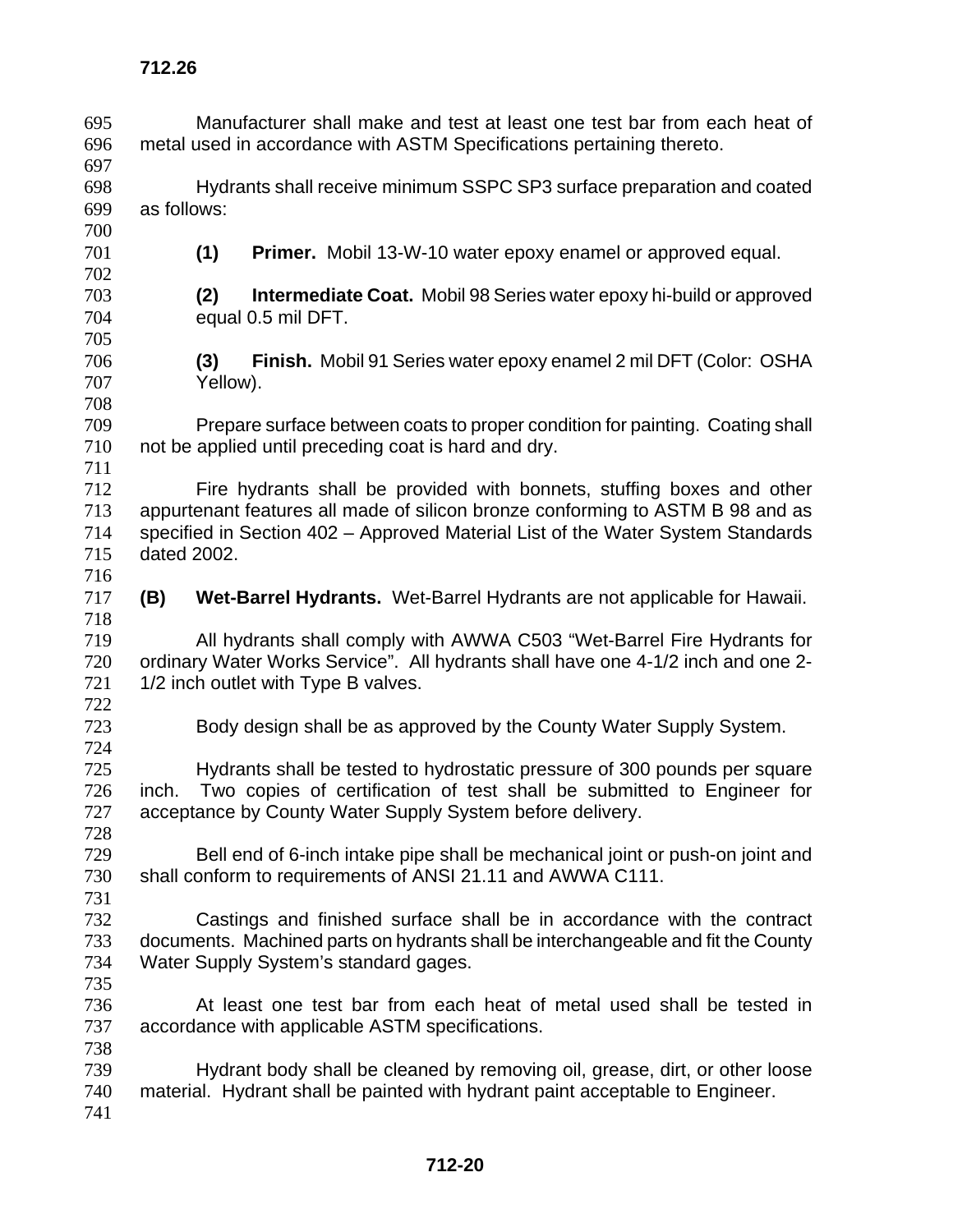Hydrant parts shall be distinctly marked with its name, part number, length, size, and marker's name. Markings on cloth tags shall be securely fastened to parts with wire, or markings shall be painted on parts, or other means to ensure positive identification of parts upon delivery.

Hydrant body shall be furnished with set of break-off bolts, nuts, and full-face gasket. Nuts and bolts shall be hot-dip zinc-coated. Bolts shall be 5/8 inch by 3- inch machine bolts with hexagon heads American Standard heavy. Bolts shall be drilled 11/32 inch by 1-3/8 inch. Nuts shall be hot-dipped galvanized American Standard heavy cold punched, hexagon nuts. Gaskets shall be 1/8 inch cloth inserted rubber.

**(C) Dry-Barrel Hydrants.** Dry-Barrel Hydrants are for Hawaii only.

All hydrants shall comply with AWWA C502 "Dry-Barrel Fire Hydrants". All hydrants shall have one 4-1/2 inch and two 2-1/2 inch outlets as approved by County Water Supply System.

- 
- 
- 

All hydrants shall be furnished with "O" ring seal packing.

- All hydrants shall be furnished with a breakable coupling device.
- Barrel and operating mechanism shall be so designed that in the event of an accident, damage or breaking of hydrant above or near grade level, the main valve will remain closed and tight against leakage. Positive operating drain valve or valves shall be provided to drain hydrant properly by opening as soon as main valve is closed. Drain valve shall close when main valve is opened. Seat of drain valve shall be bronze, fastened securely in hydrant.
- 
- 

Body design shall be as approved by the County Water Supply System.

**712.27 Conduits.** 

**(A) Steel Conduits.** Steel conduits shall be made of rigid metal conforming to ANSI Standard C80.1 and Article 344 of National Electrical Code. Exterior and interior surfaces of conduits and fittings shall be hot-dip zinc coated in accordance with AASHTO M 232. Interior of conduit shall have continuous coating of zinc-chromate, lacquer, or enamel. Each length shall bear UL label.

Six-inch conduit sample cut from center of standard length of conduit shall be submitted to Engineer for acceptance. Conduit will be tested in accordance with ASTM A 239. Interior and exterior of conduit shall not show fixed deposit of copper after four one-minute immersions in standard copper sulfate solution.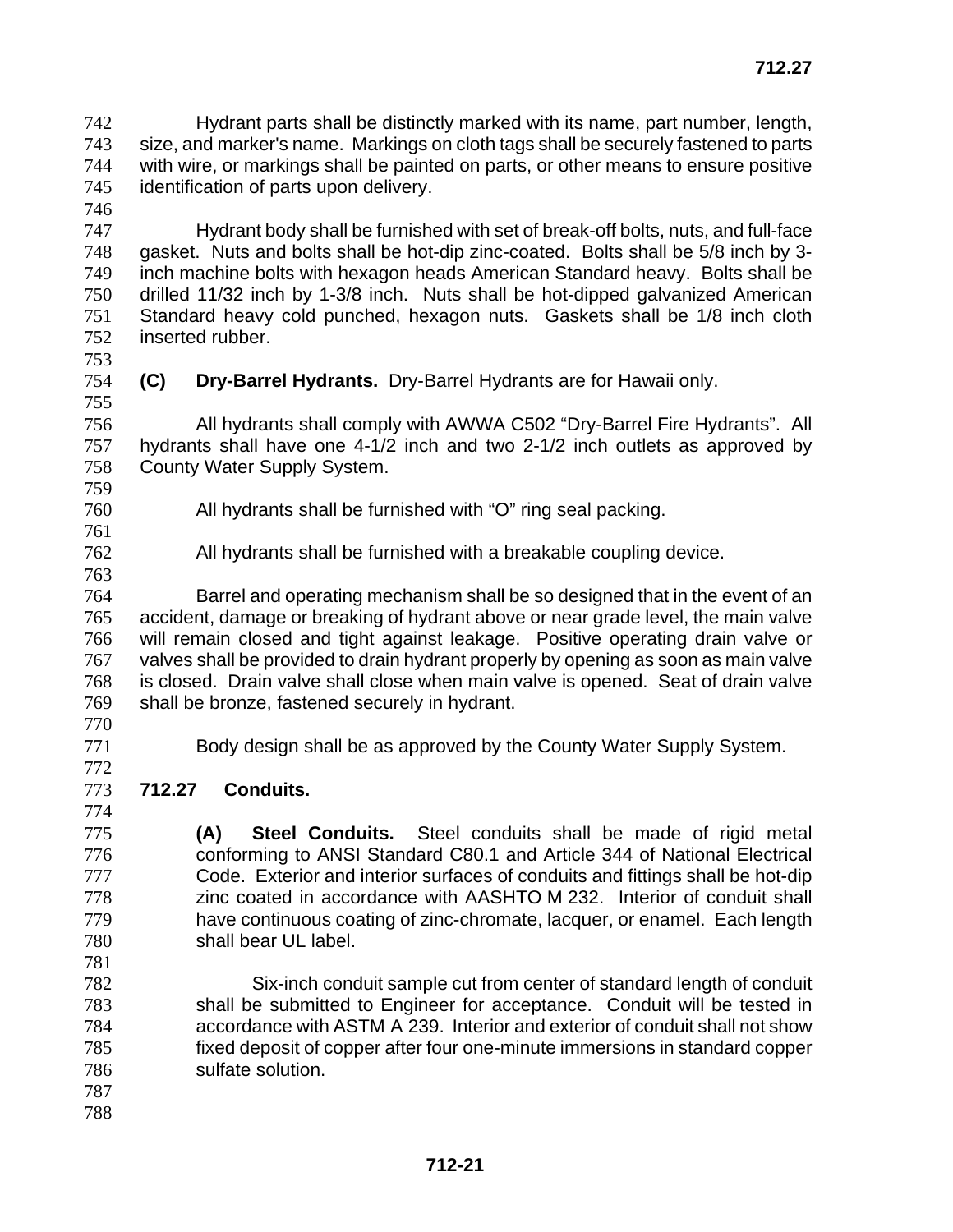standard wall Schedule 40 or Schedule 80 electrical conduit. Each length shall bear UL label. **(C) Liquid-Tight Flexible Metal Conduit and Fittings.** Liquid-tight flexible metal conduit and fittings shall conform to UL 1. Conduit and fittings shall be jacketed with PVC extrusion. Jacket shall be moisture-proof and oil-proof conforming to minimum radius bends of flexible conduit without cracking. Fittings shall be liquid-tight flexible steel conduit made of nondeteriorating, liquid-tight steel. **(D) Rigid Steel Conduit PVC Coated. (1)** Zinc-coated rigid steel conduits prior to PVC coating shall conform to Federal Specification WW-C-581d, ANSI Standard C80.1, UL Standard #6 and NEMA RN1-1980. **(2)** All conduits shall be hot dip zinc-coated inside and out with zinc-coated threads. **(3)** All conduit, connectors, support systems and accessories shall 809 be PVC coated. **(4)** Prior to PVC coating, zinc-coated surfaces shall be coated with epoxy-acrylic primer to ensure bond greater than coating tensile 813 strength. **(5)** 40-mil-thick, minimum, plastic coating shall be applied by dip method. **(6)** Factory-applied plastic coating shall be applied by same manufacturer who produced the hot dip zinc-coated conduit. The coated conduit shall conform to NEMA Standard No. RN1-1980 (Type **40**). **(7)** Fittings and Accessories. **(a)** Conduit clamps, u-bolts, and nuts shall be PVC encapsulated. Nuts shall be installed with manufacturer 827 supplied wrenches. 

**(B) Plastic Conduits.** Plastic conduits shall be rigid PVC and extruded

- **(b)** Couplings shall have 40-mil-thick longitudinal ribs.
- **(c)** All coated conduits shall be installed in accordance with manufacturer recommendations.
-